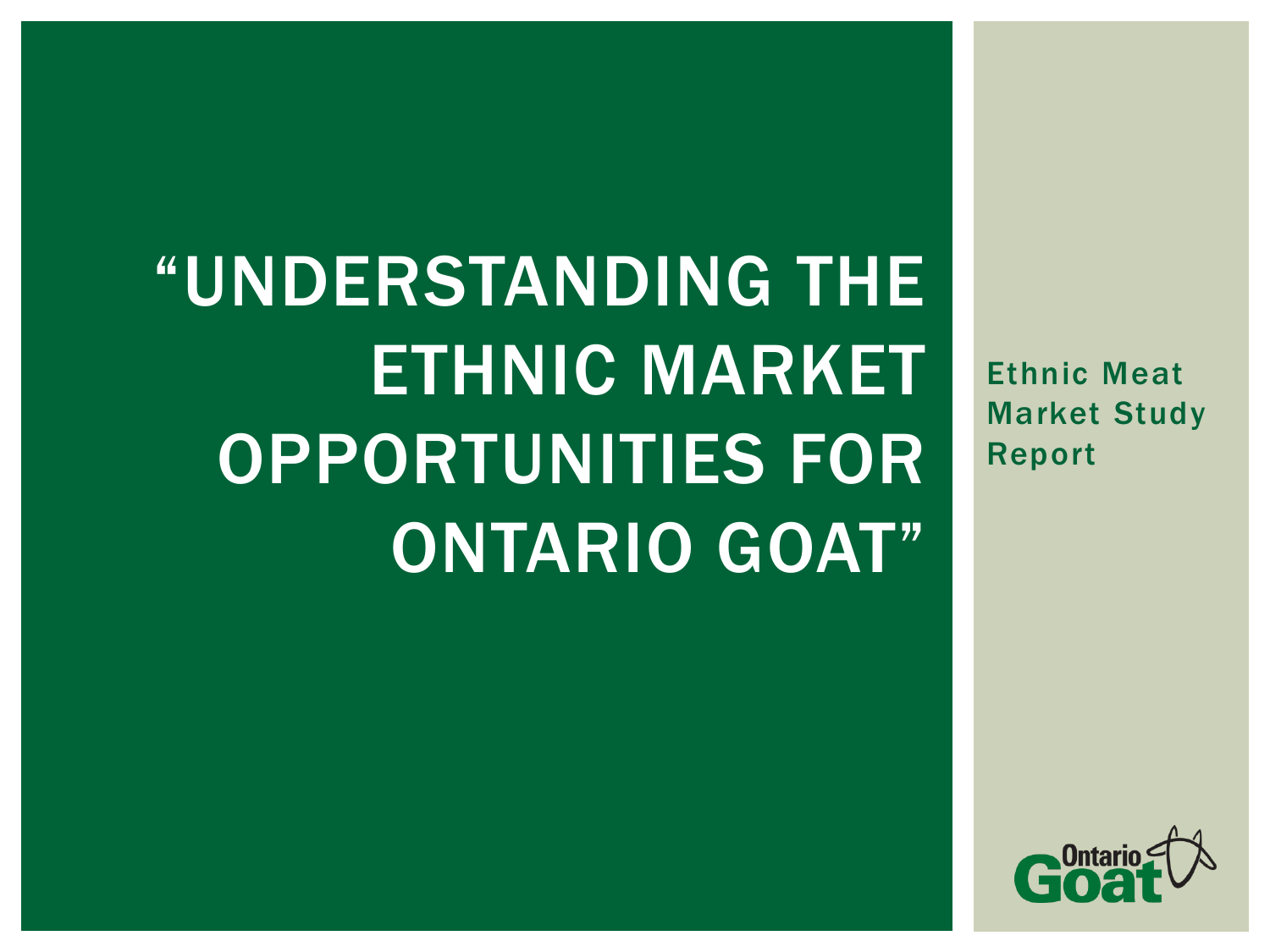# OUTLINE

#### ■ Composition of the market

- **The current ethnic market**
- **The future of the ethnic market**

#### **The Demand for goat meat**

- **Consumption trends**
- **Purchasing decisions** 
	- **Price, freshness, quality and trust**

#### ■ Opportunities and Challenges

- Year-round demand
- **Growing ethnic population**
- **Exposure in ethnic restaurants**

#### **Ontario Goat's next steps**

Where do we go from here?

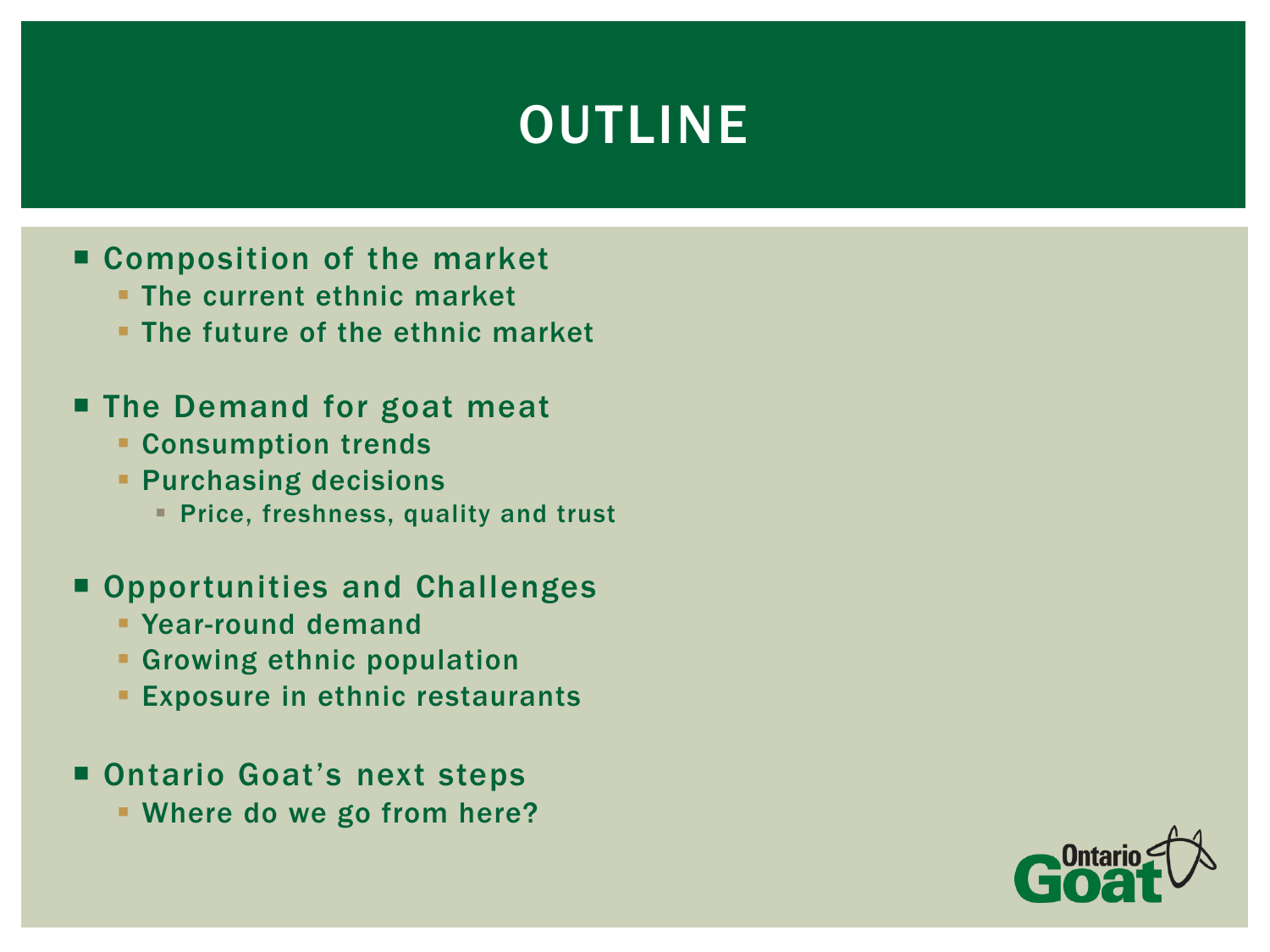Ethnic Meat Market Study Report

# COMPOSITION OF THE MARKET

THE CURRENT AND FUTURE STATE OF THE ETHNIC MARKET IN THE GTA

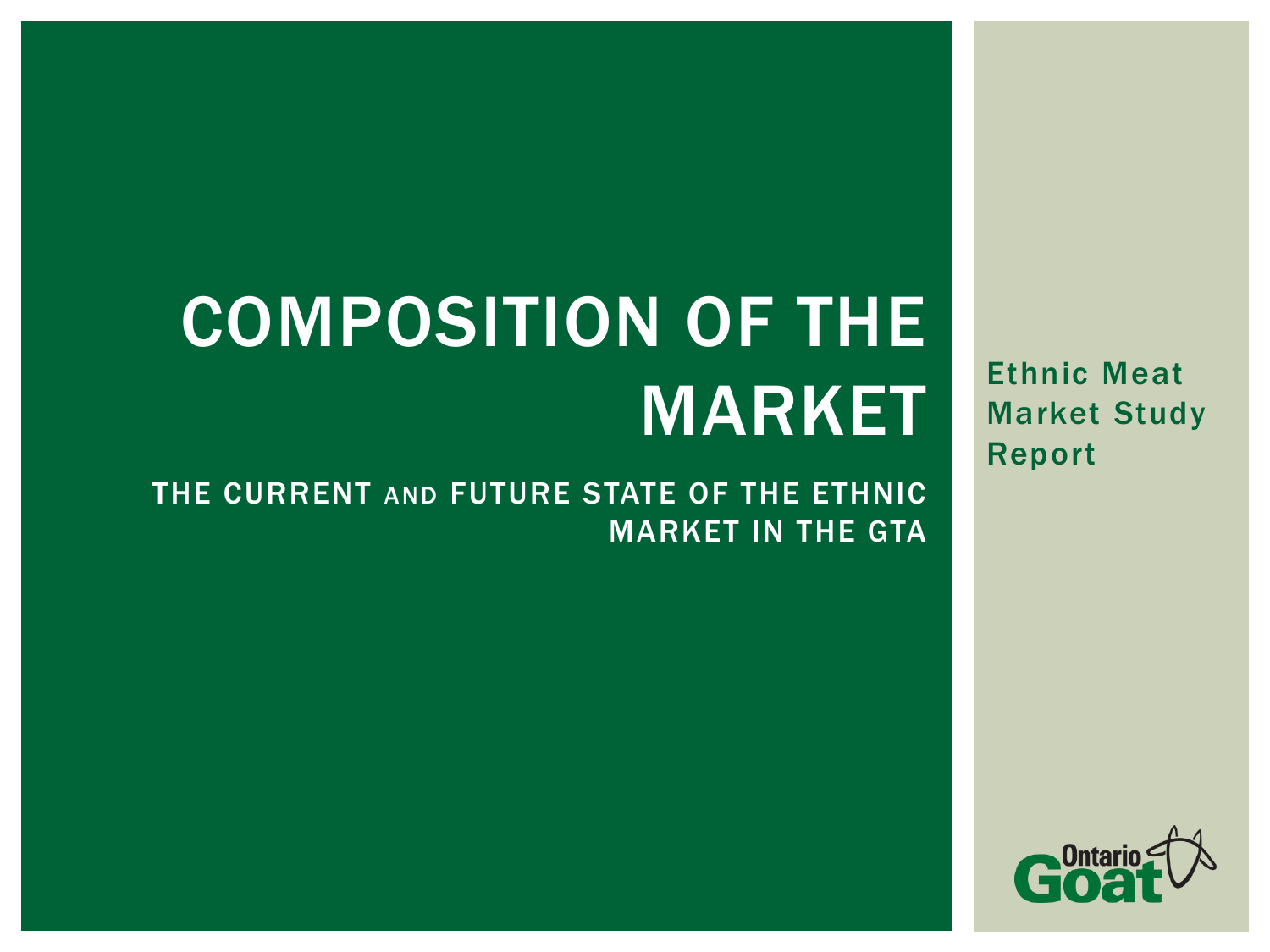# CANADIAN GOAT MEAT CONSUMPTION

#### FIGURE 1. Annual consumption by Canadians of beef, chicken and pork versus ethnic meats



Source: Statistics Canada - Tables 002-0010 and 051-0001, Calculations done by AAFC-AID, Market Information Section

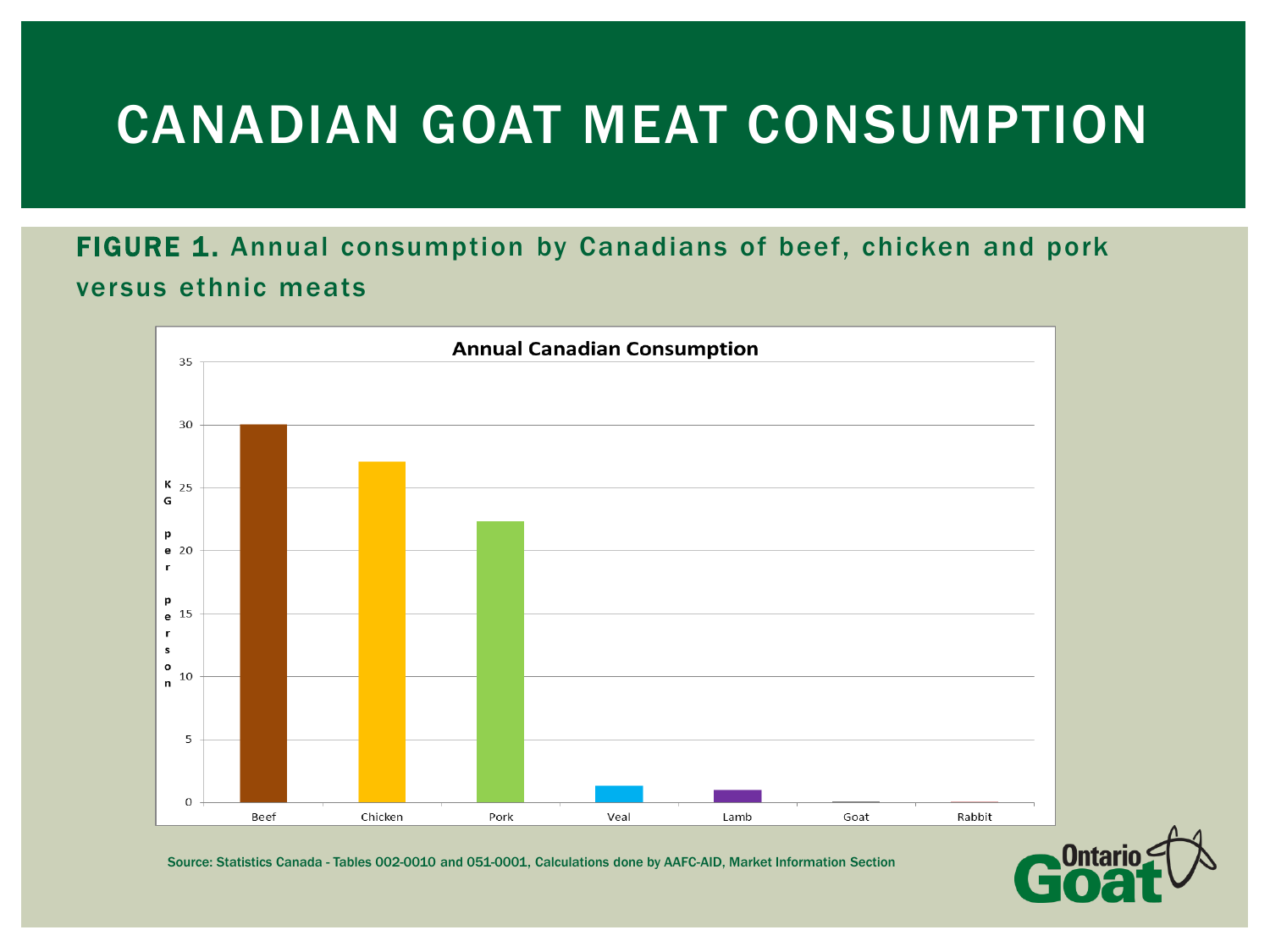# GLOBAL GOAT MEAT CONSUMPTION

FIGURE 2. Goat and mutton consumption in selected countries compared to Canada (kg/capita/year)



Source: "Kings of the Carnivores," www.economist.com , Apr. 30, 2012 (courtesy FAO).

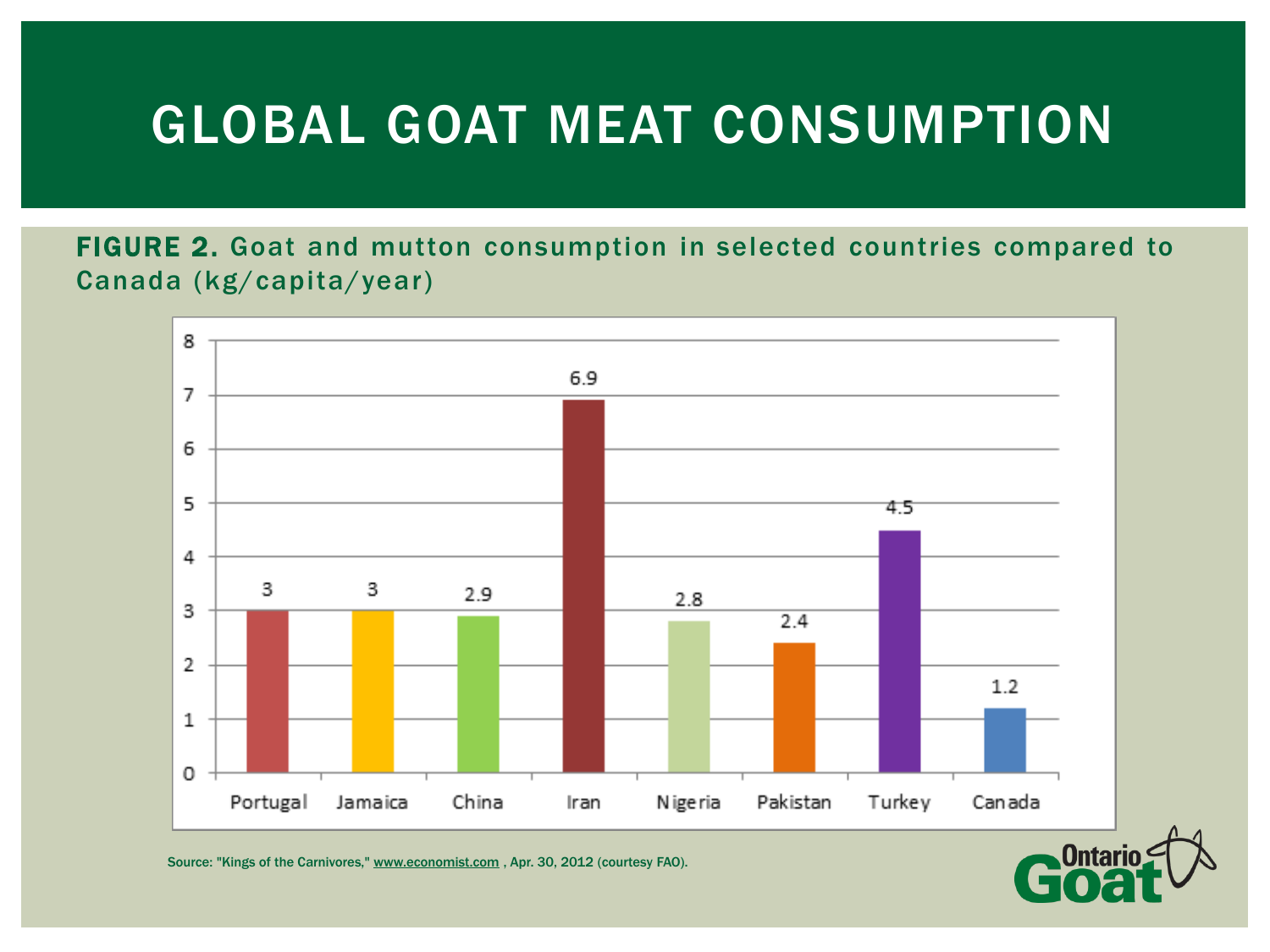## THE CURRENT ETHNIC MARKET

#### MAP 1. Where new immigrants have settled in GTA



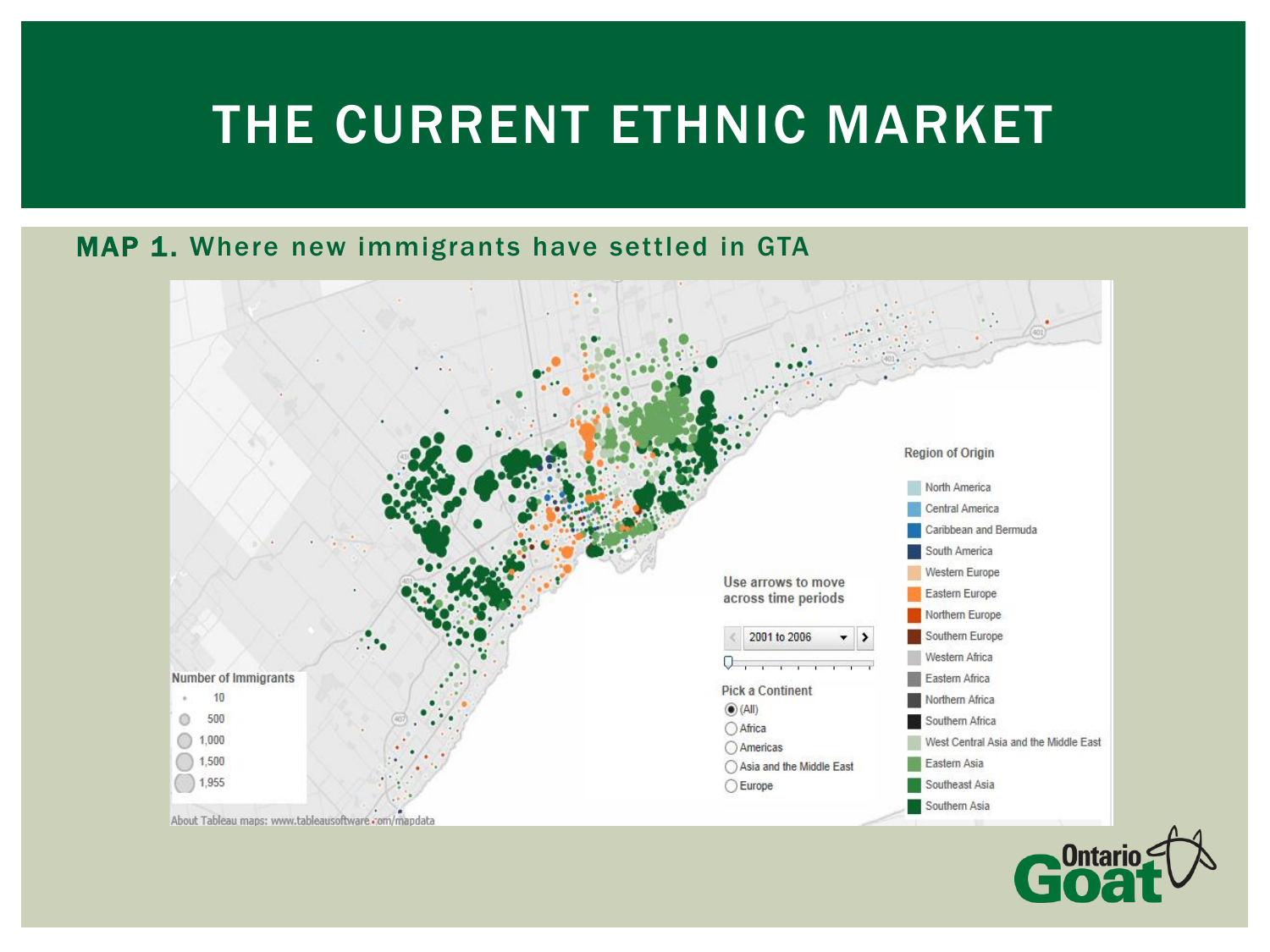## THE FUTURE OF THE ETHNIC MARKET

■ Predict that 63% of the GTA's population will be "visible" minorities" by 2031

**A 43% increase from 2006** 

 The largest ethnic groups known as "Ethnic Big 3" – Chinese, South Asian and Filipino are projected to make up 7.3 million of Canada's total population in 2031

**Up from 3.5 million today** 

Source: Ethnic Marketers Capitalize on GTA's Shifting Demographics, Dakshana Bascaramurty , The Globe and Mail, Published Friday, Nov. 25 2011, 7:28 PM EST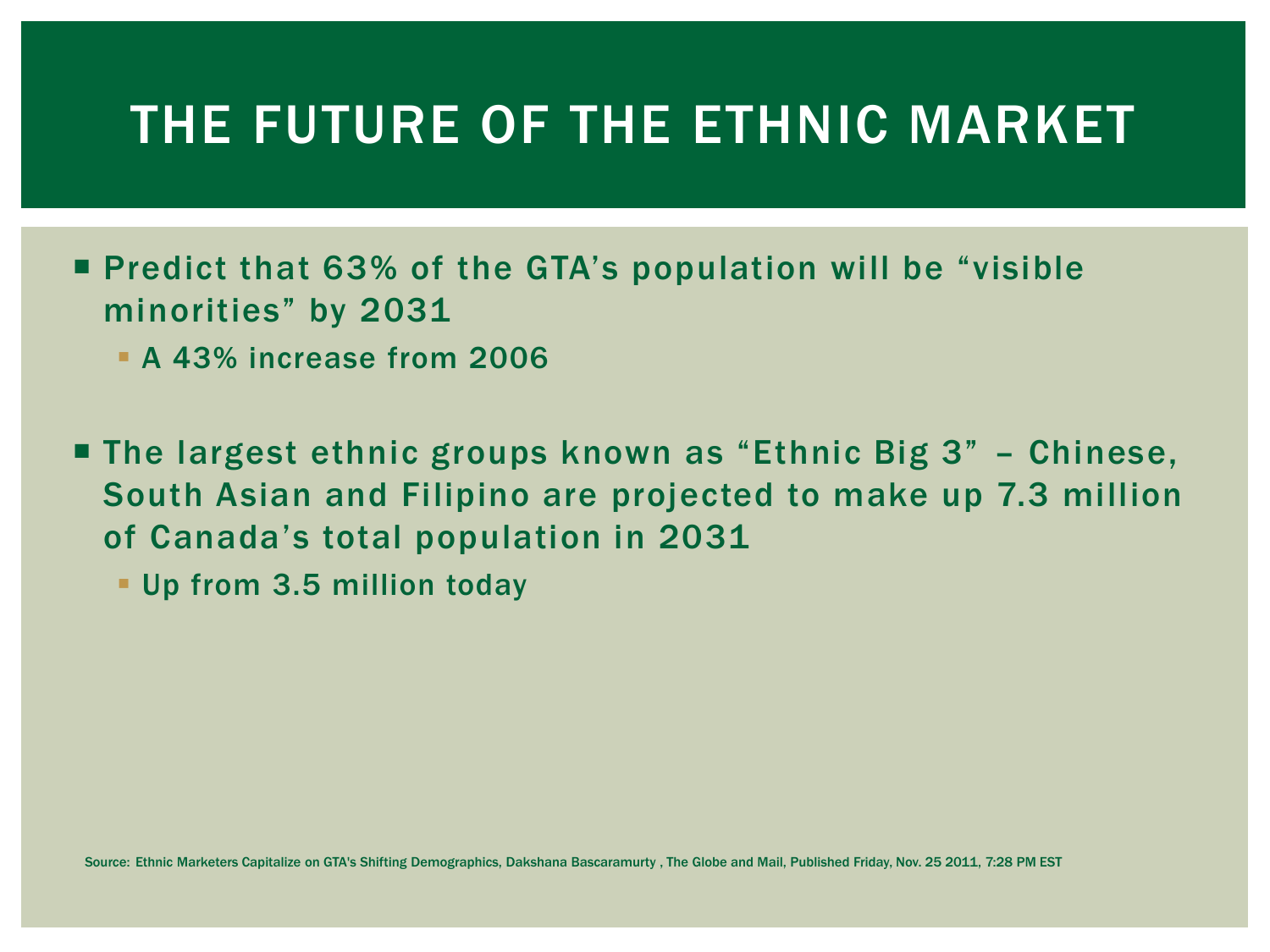# THE FUTURE OF THE ETHNIC MARKET

#### TABLE 1. Projected ethnic population growth of GTA from 2011 to 2031

| <b>Ethnicity</b>            | Year      |              |           |           |           |  |  |  |
|-----------------------------|-----------|--------------|-----------|-----------|-----------|--|--|--|
|                             | 2011      | 2016<br>2021 |           | 2026      | 2031      |  |  |  |
|                             |           |              |           |           |           |  |  |  |
| <b>Caribbean and</b>        |           |              |           |           |           |  |  |  |
| <b>Bermuda</b>              | 184,125   | 205,299      | 228,909   | 255,233   | 284,585   |  |  |  |
| <b>Eastern Asia</b>         | 651,055   | 787,777      | 953,210   | 1,153,384 | 1,395,594 |  |  |  |
| <b>Eastern Europe</b>       | 198,875   | 199,671      | 200,469   | 201,271   | 202,076   |  |  |  |
| <b>Middle Eastern</b>       | 182,860   | 230,404      | 290,309   | 365,789   | 460,894   |  |  |  |
| <b>North America</b>        | 76,945    | 77,253       | 77,562    | 77,872    | 78,184    |  |  |  |
| <b>Northern Africa</b>      | 27,635    | 34,820       | 43,873    | 55,280    | 69,653    |  |  |  |
| <b>Northern Europe</b>      | 127,740   | 128,251      | 128,764   | 129,279   | 129,796   |  |  |  |
| <b>South America</b>        | 139,440   | 160,356      | 184,409   | 212,071   | 243,881   |  |  |  |
| <b>Western Europe</b>       | 50,860    | 51,063       | 51,268    | 51,473    | 51,679    |  |  |  |
| <b>Oceania</b>              | 7,040     | 7,068        | 7,096     | 7,125     | 7,153     |  |  |  |
| <b>Southeast Asia</b>       | 498,295   | 553,107      | 613,949   | 681,484   | 756,447   |  |  |  |
| <b>Southern Europe</b>      | 283,120   | 284,252      | 285,389   | 286,531   | 287,677   |  |  |  |
| <b>Africa</b>               | 108,620   | 121,111      | 135,039   | 150,569   | 167,884   |  |  |  |
| <b>Non Ethnic Canadians</b> | 3,422,390 | 3,436,080    | 3,449,824 | 3,463,623 | 3,477,478 |  |  |  |
| <b>Total</b>                | 5,959,000 | 6,276,512    | 6,650,070 | 7,090,983 | 7,612,981 |  |  |  |

Source: http://www.statcan.gc.ca/p ub/91-551-x/91- 551x2010001-eng.pdf



\*Projected ethnic population in the GTA ~4.2 million by 2031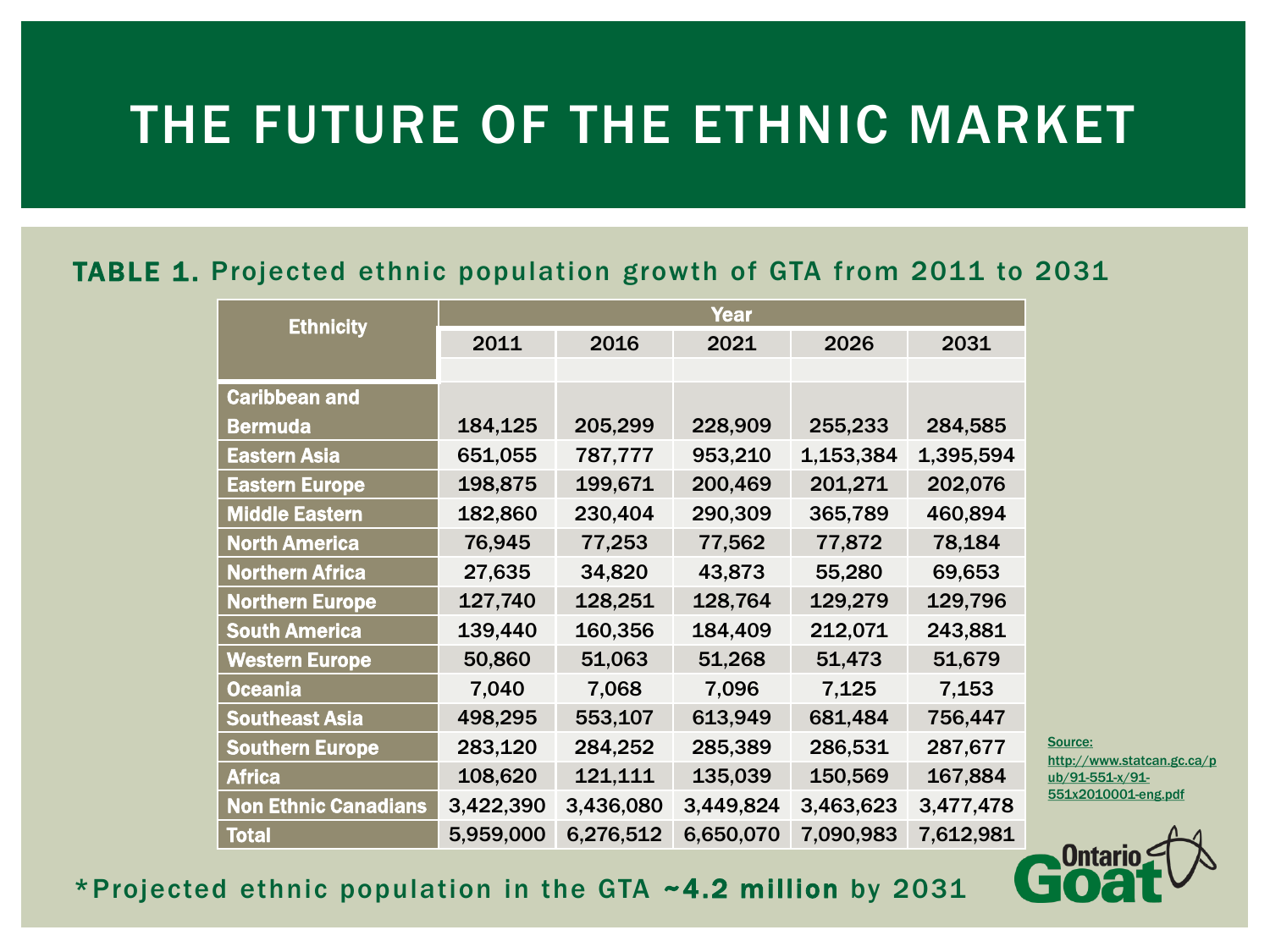## SURVEYED GROUPS

- 1. African (represented, in part, by new Canadians from Eritrea, Algeria, Morocco, Nigeria, Somalia, Ethiopia, and Cameroon ).
- 2. Middle Eastern (included new Canadians from Iran, Syria, Egypt, Turkey, Armenia, and Afghanistan).
- 3. South Asian (this community encompasses Bangladeshi, Bengali, East Indian, Guan, Gujarati, Ismailia, Kashmiri, Nepali, Pakistani, Punjabi, Sinhalese, and Sri Lankan immigrants )
- 4. South East Asian (Chinese, Japanese, Korean, Vietnamese, Cambodian, Malaysian, and Pilipino)
- 5. Caribbean (included new Canadians from Jamaica, Trinidad and Tobago, Barbados, Grenada, St. Vincent, Cuba, Saint Lucia, Dominican Republic and Haiti), and
- 6. European (Scottish, English, Irish, Welsh, Russian, Ukrainian, French, Italian, Portuguese, German, Greek, Polish, Swiss etc.).

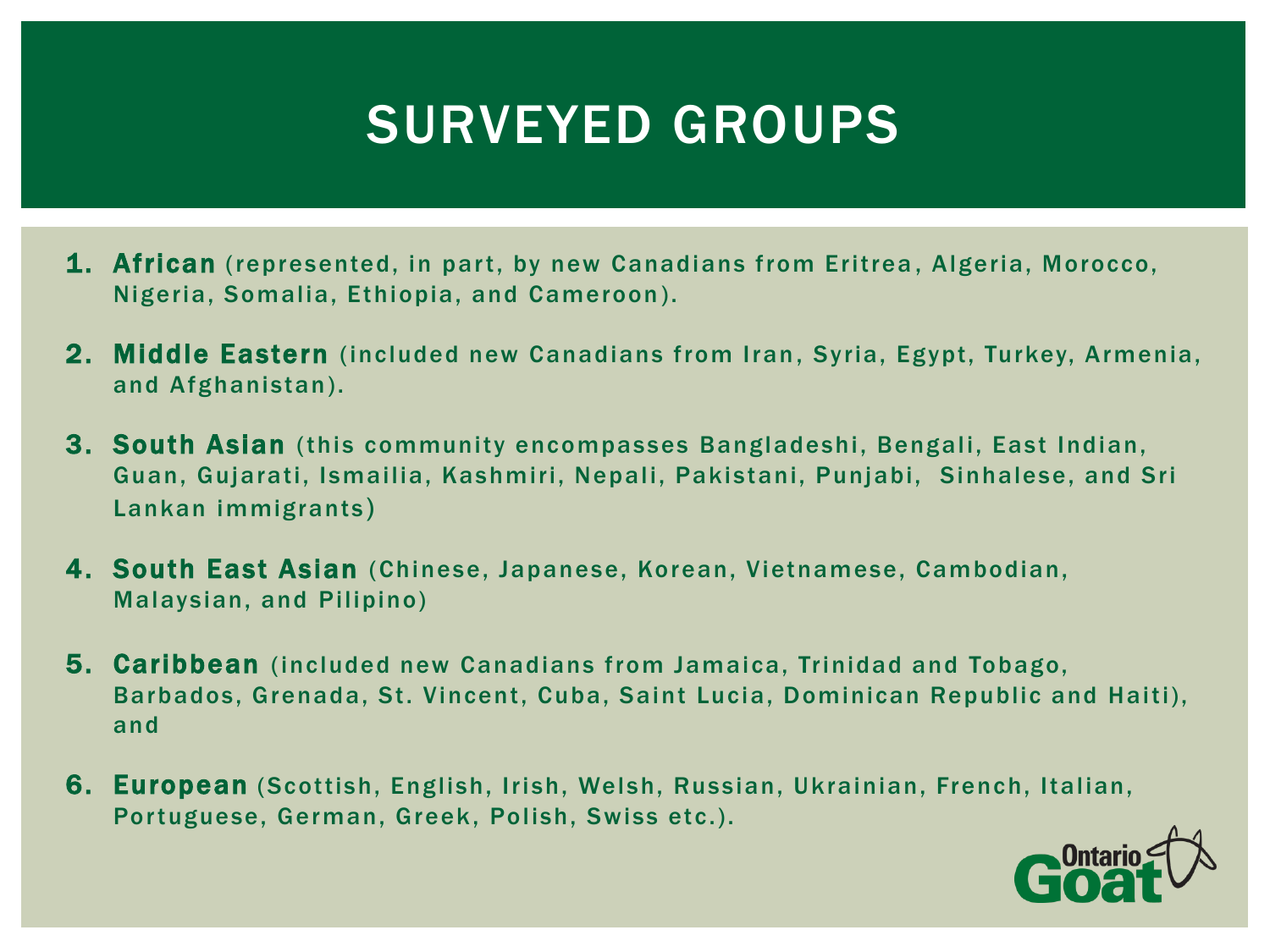# SURVEYED GROUPS

Each of the ethnic groups were surveyed based on the following:

- Household demographics
	- **Income, employment status, number in household, education level,** marital status, halal preference
- **Filter Frequency of consumption** 
	- At home, restaurant, at family and friends
- Important factors in meat purchases and consumption
	- **Price, trust, quality & freshness, etc.**

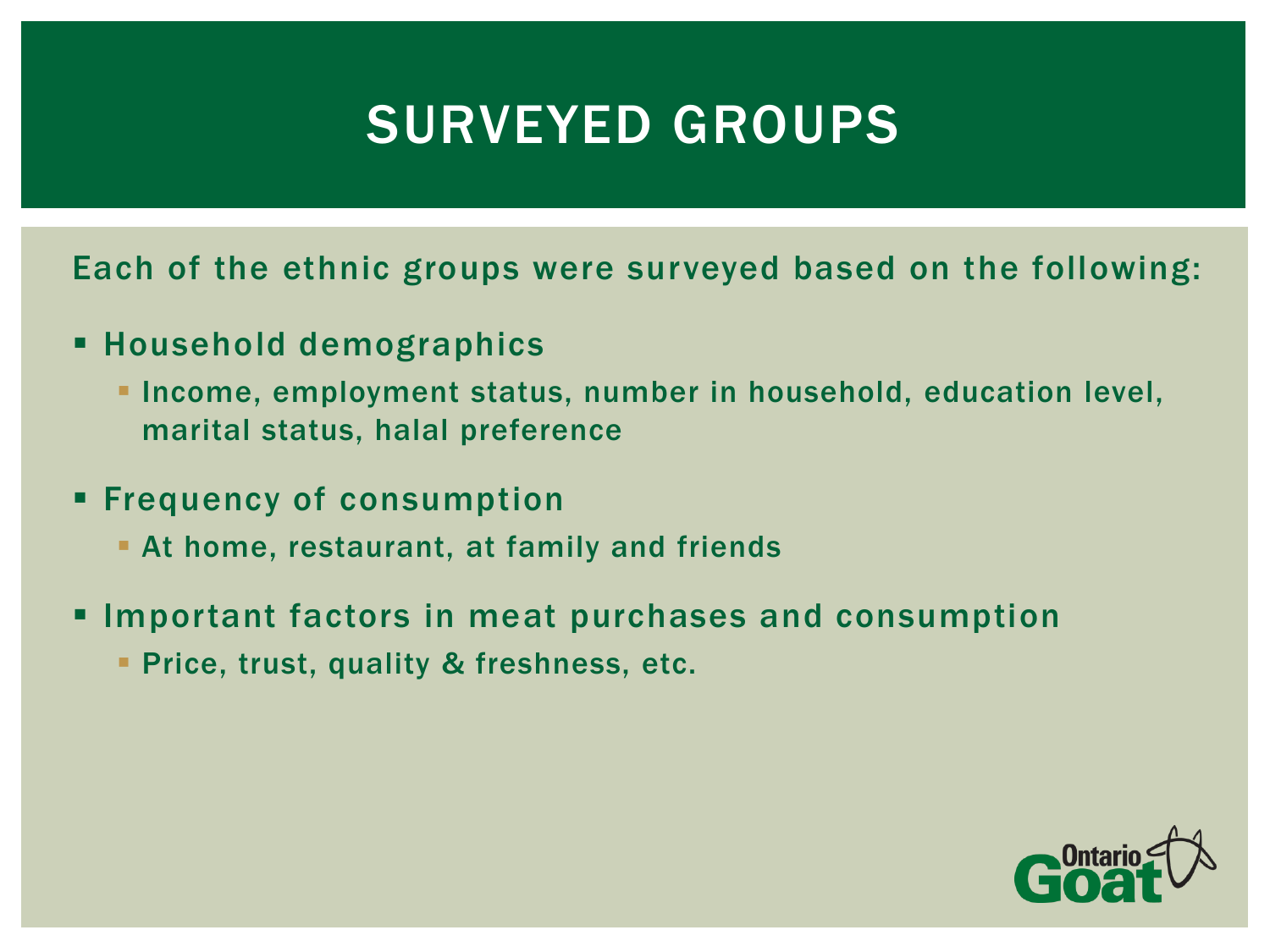# THE DEMAND FOR GOAT MEAT

#### CONSUMPTION TRENDS AND PURCHASING DECISIONS

Ethnic Meat Market Study Report

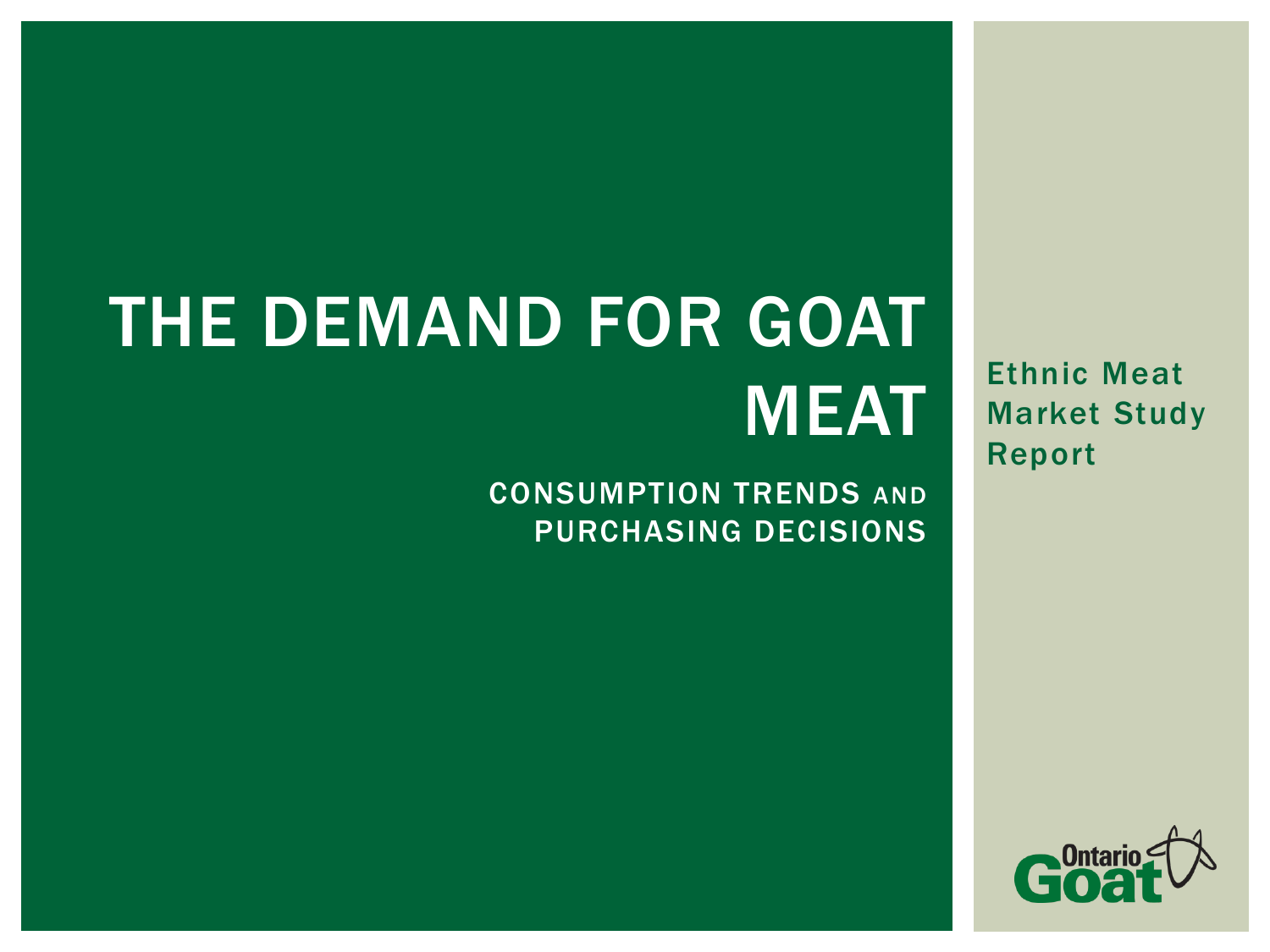#### Consumption Trends

- Consumption frequency
	- Year-round versus holidays and special occasions
		- At home
		- At a restaurant
		- With family and friends
- Consumption quantity
	- **Current and future demand**
	- Canada/Ontario's supply versus demand for goat meat

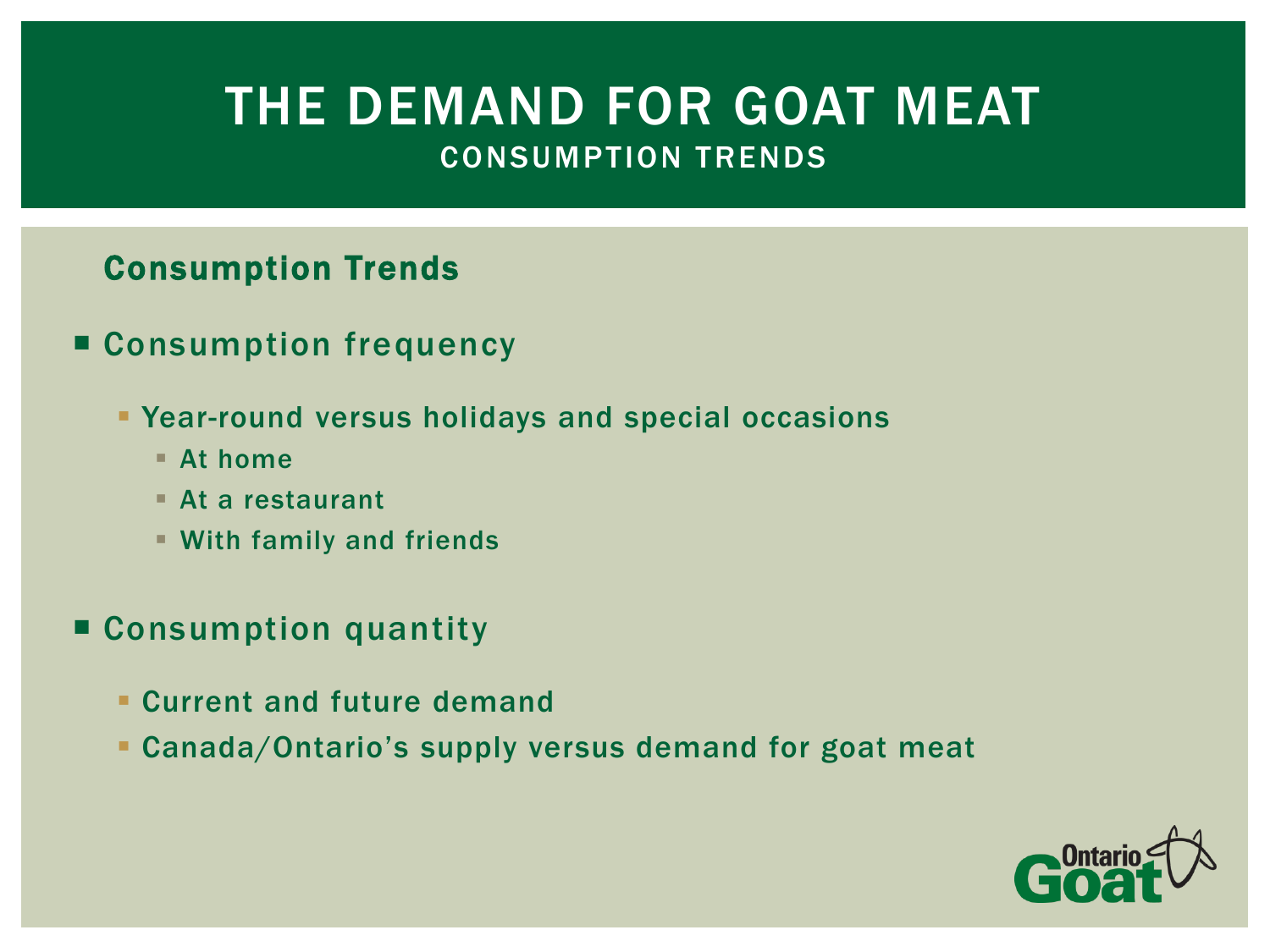- **Ethnic groups would like to eat substantially more goat meat** 
	- Already consume 6 to 10 times the amount of goat and mutton consumed by average Canadians
- TABLE 2. Yearly goat consumption (kg/person) by surveyed ethnic group

| <b>Origin</b>           | Goat kg/Person |
|-------------------------|----------------|
| <b>African</b>          | 9.3            |
| <b>Caribbean</b>        | 7.7            |
| <b>European</b>         | 5.8            |
| <b>Middle Eastern</b>   | 10.3           |
| <b>South East Asian</b> | 5.4            |
| <b>South Asian</b>      | 8.7            |
| <b>Canadian</b>         | 0.07           |

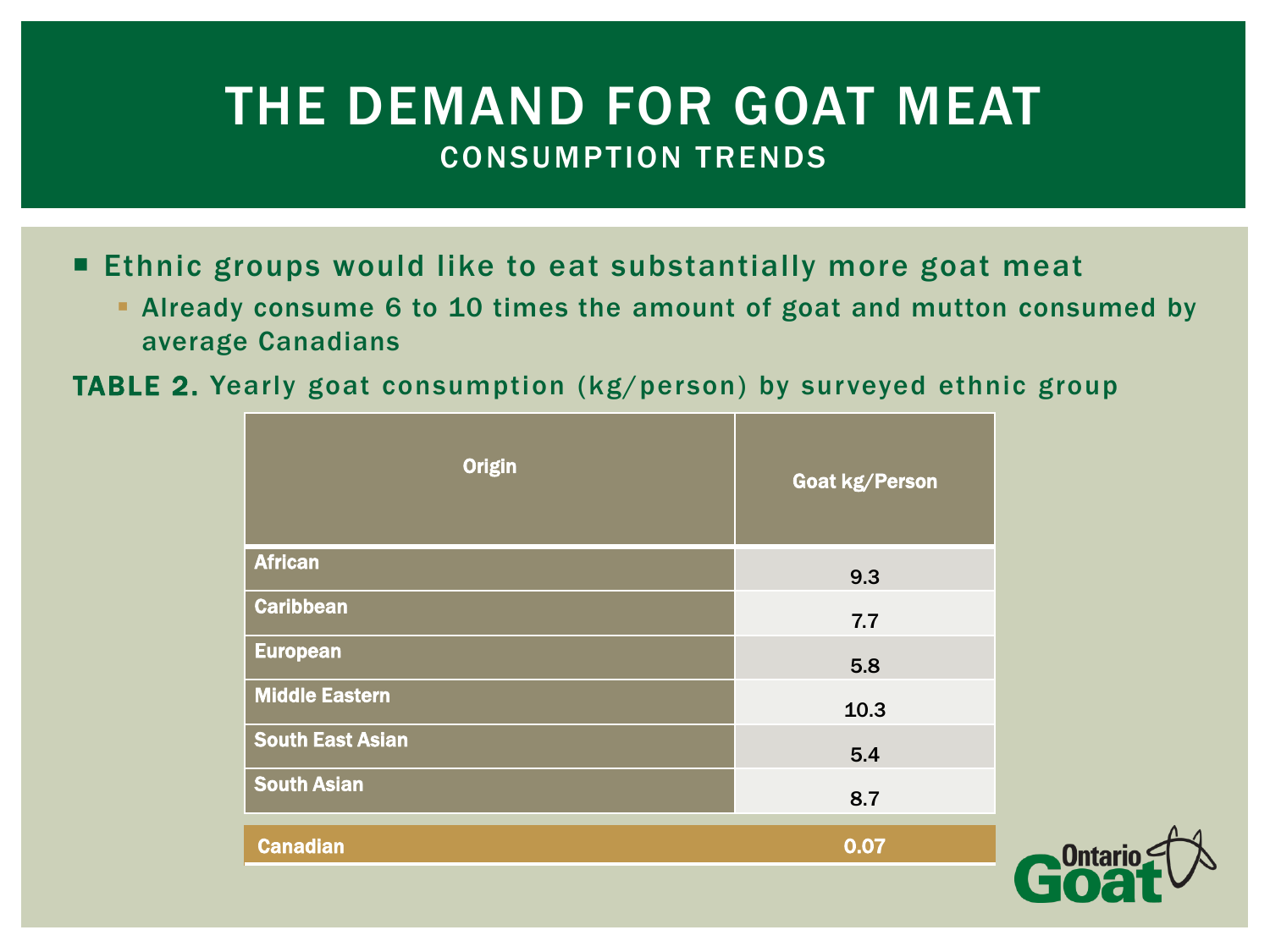TABLE 3. Percentage of ethnic meat (goat, veal, lamb & rabbit) consumed on holidays and occasions

| <b>Ethnic Group</b>               | ৳<br>Ramadan<br>Beginning | Christmas      | Eid-al-Fitr  | <b>Birthdays</b> | <u>Eid-al-Adha</u> | <b>Weddings</b> | Passover        | Anniversaries | Easter         | No, never on<br><b>occasions</b><br>special |
|-----------------------------------|---------------------------|----------------|--------------|------------------|--------------------|-----------------|-----------------|---------------|----------------|---------------------------------------------|
| <b>African</b>                    | 15                        | $\overline{4}$ | 20           | 13               | 82                 | 48              | $\overline{2}$  | 20            | $\overline{2}$ | $\mathbf{3}$                                |
| <b>Caribbean</b>                  | 5                         | 12             | 3            | 24               | 9                  | 74              | $\overline{2}$  | 45            | 8              | 11                                          |
| <b>European</b>                   | $\mathbf{1}$              | 17             | $\mathbf 0$  | 27               | $\overline{2}$     | 55              | $6\phantom{1}6$ | 30            | 13             | 28                                          |
| <b>Middle</b><br><b>Eastern</b>   | 25                        | 5              | 37           | 16               | 83                 | 54              | 3               | 23            | 3              | 9                                           |
| <b>South Asian</b>                | 14                        | 3              | 24           | 20               | 56                 | 35              | $\overline{4}$  | 17            | 3              | 26                                          |
| <b>South East</b><br><b>Asian</b> | 1                         | 6              | $\mathbf{1}$ | 12               | 6                  | 43              | 5               | 16            | $\overline{2}$ | 42                                          |

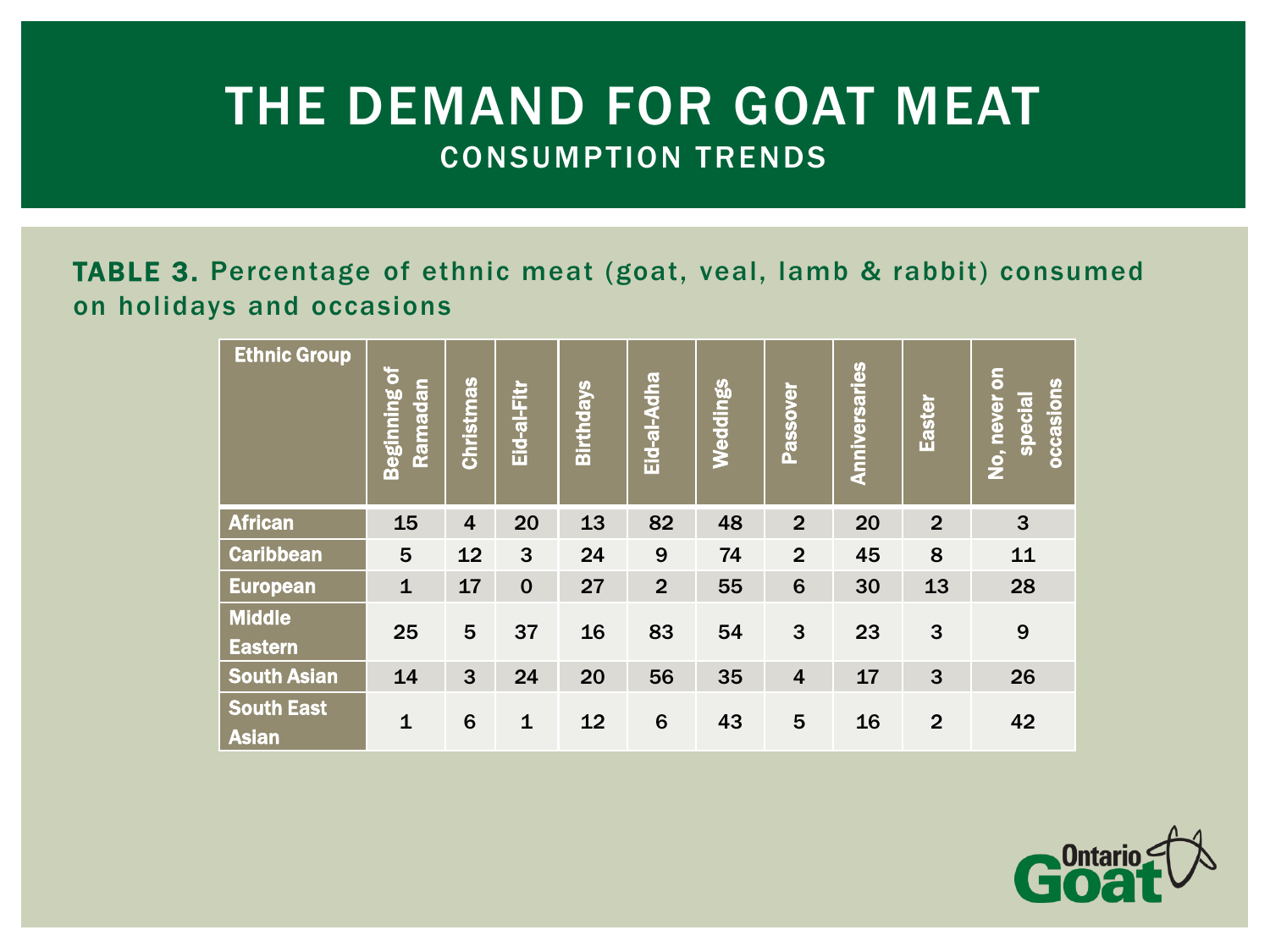#### FIGURE 3. Goat consumption frequency by surveyed groups (combined)



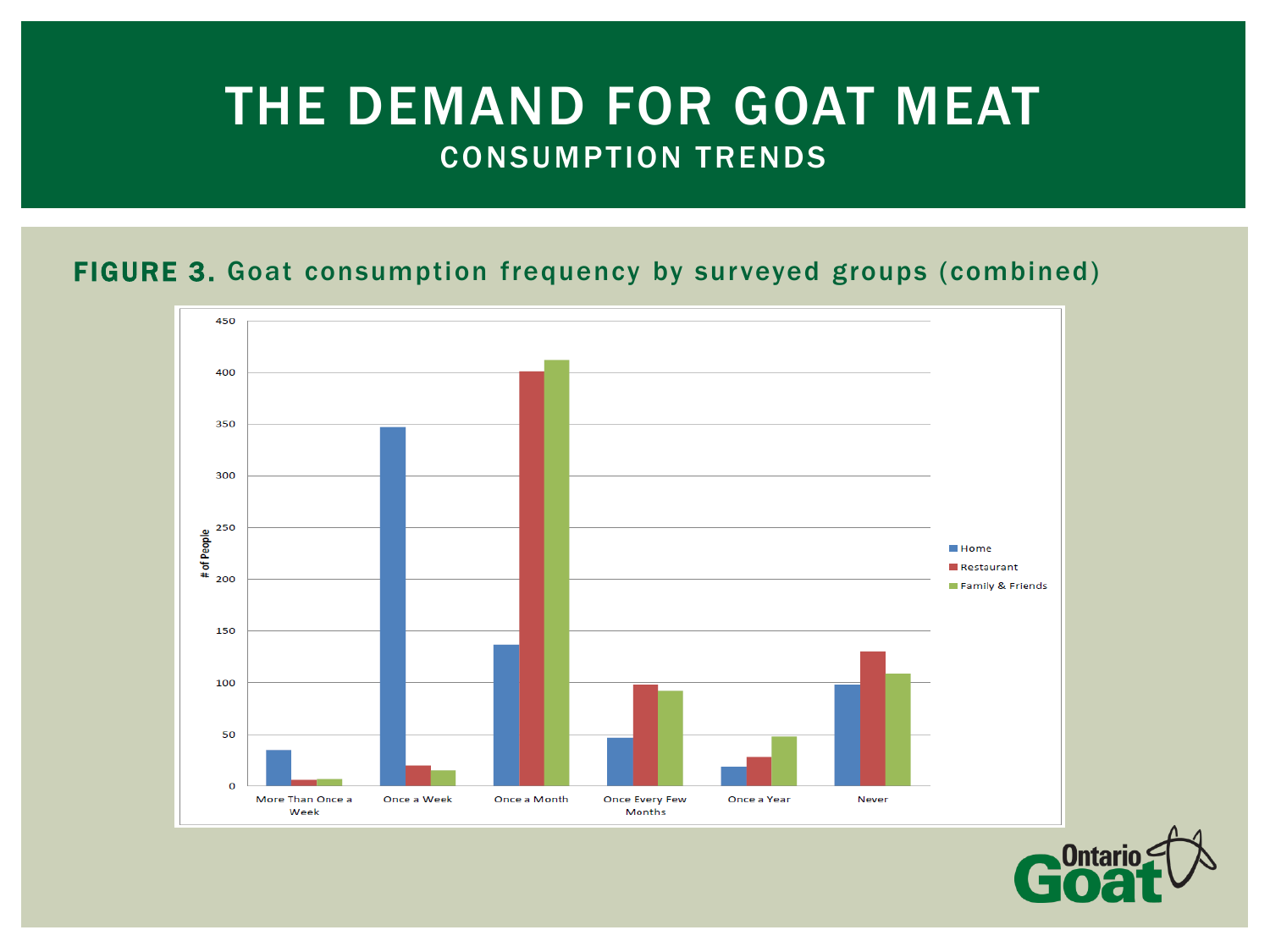- Goat was not as readily available as veal or lamb
	- Would expect greater consumption if made more available in supermarkets

Considering…

- Total domestic production of goat meat = 920,955 kg
- Total imported goat meat =  $1,328,145$  kg

2,249,100 kg per year / 33,000,000 people in Canada = 0.068 kg per Canadian

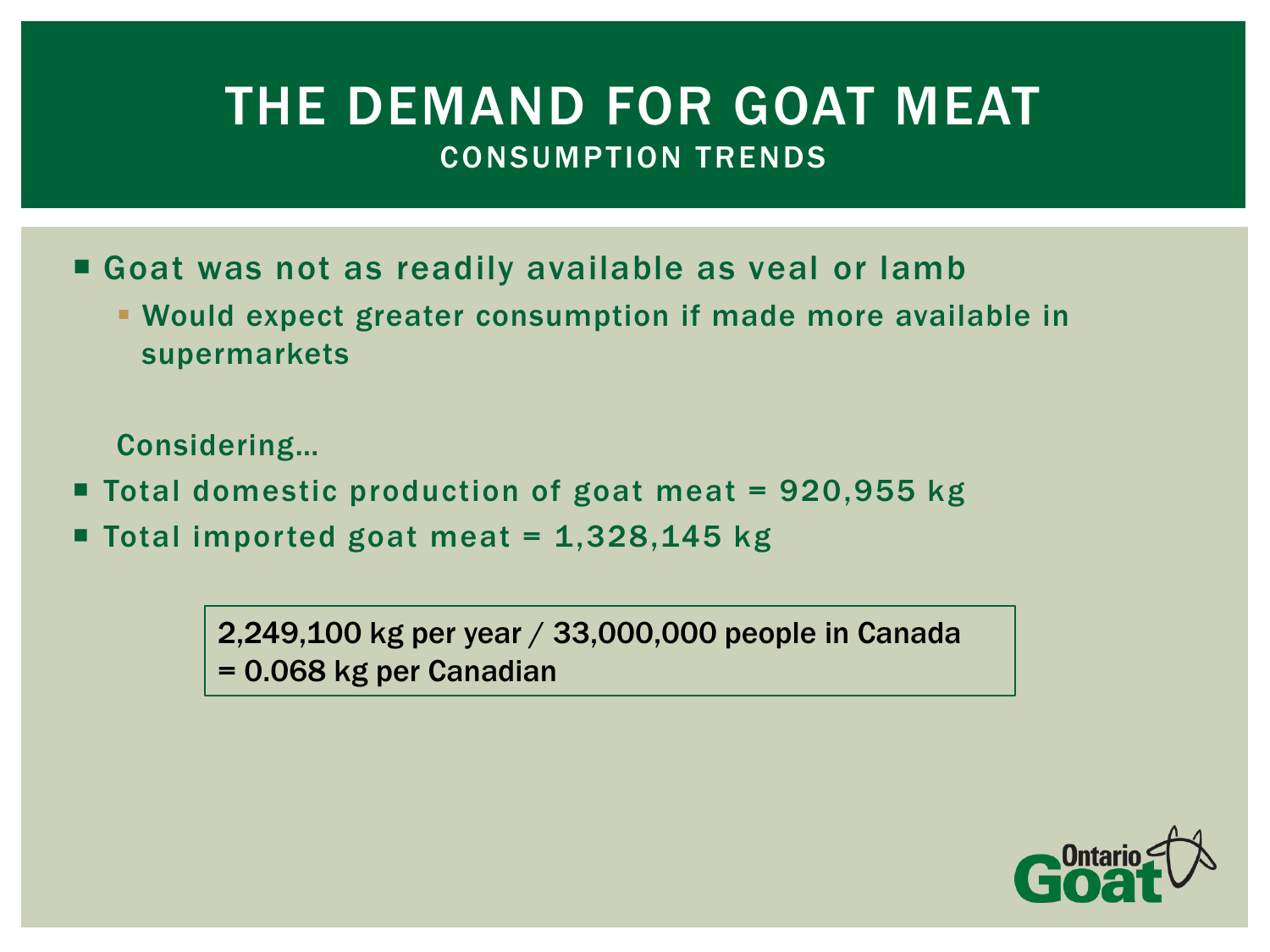#### *Example:* Middle Eastern Group

| <b>Origin</b>         | <b>Goat kg/Person</b> |
|-----------------------|-----------------------|
| <b>Middle Eastern</b> | 10.3                  |

- **Middle Eastern population in 2011 in GTA = 182,860** 
	- **Total consumption of goat meat is 1,883,458 kg/year**

 $\rightarrow$  ~ 900,000 kg/year (adjusting for children as smaller meat eaters)

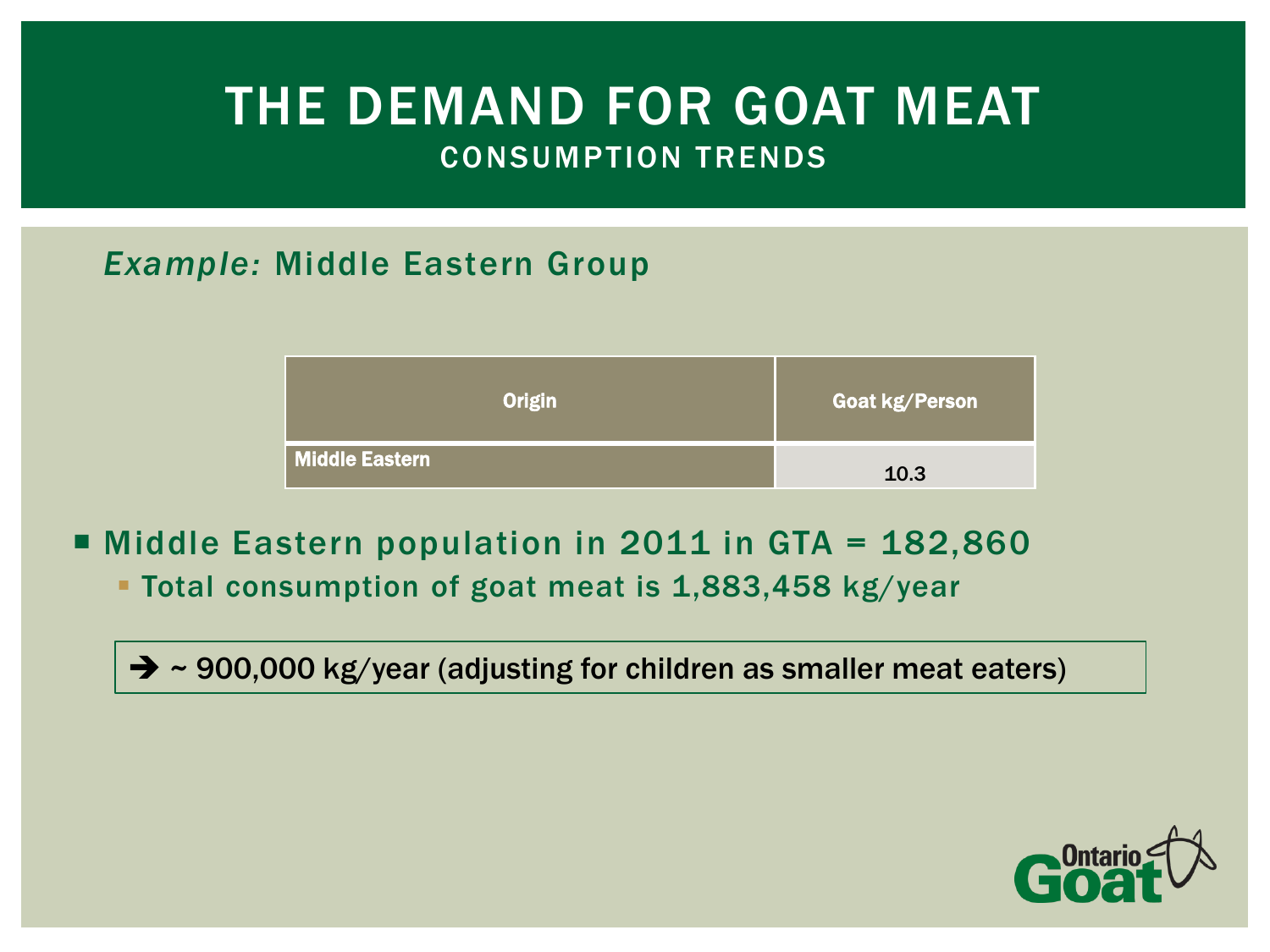#### Consumption Trends - Summary

- The second most consumed meat by surveyed groups was goat
	- Middle Eastern and Africans would eat goat almost as frequently as veal
	- South Asians would consume more frequently than veal
- Ethnic groups would like to eat substantially more goat meat
	- Goat can truly compete with mainstream meats in ethnic markets
- Goat was not as present s as veal or lamb
	- Would expect greater consumption if made more available in supermarkets

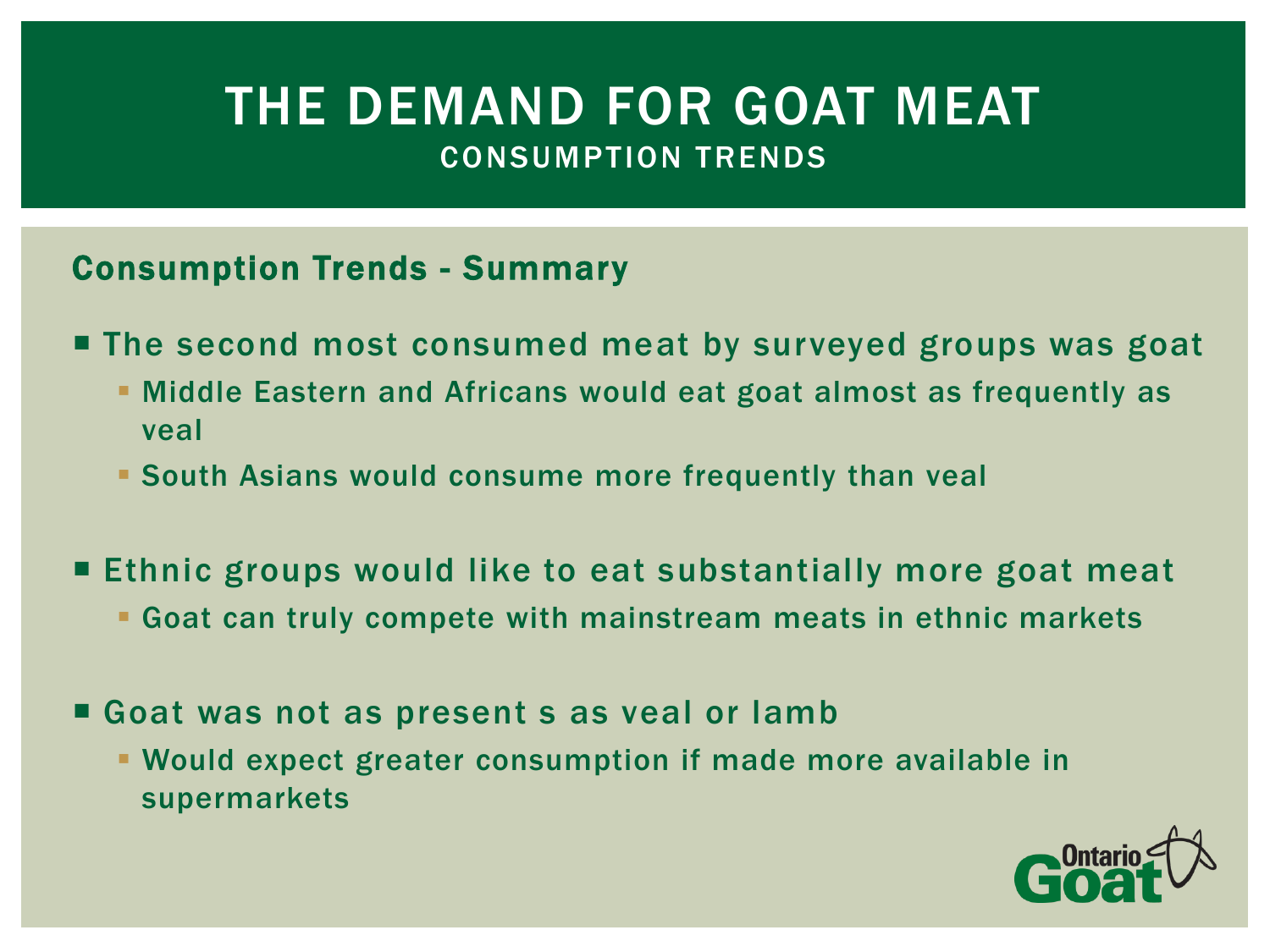#### Purchasing Decisions

- **E** Leading factors amongst ethnic groups when making goat meat purchases
	- **Price**
	- Quality and Freshness
	- **Trust**

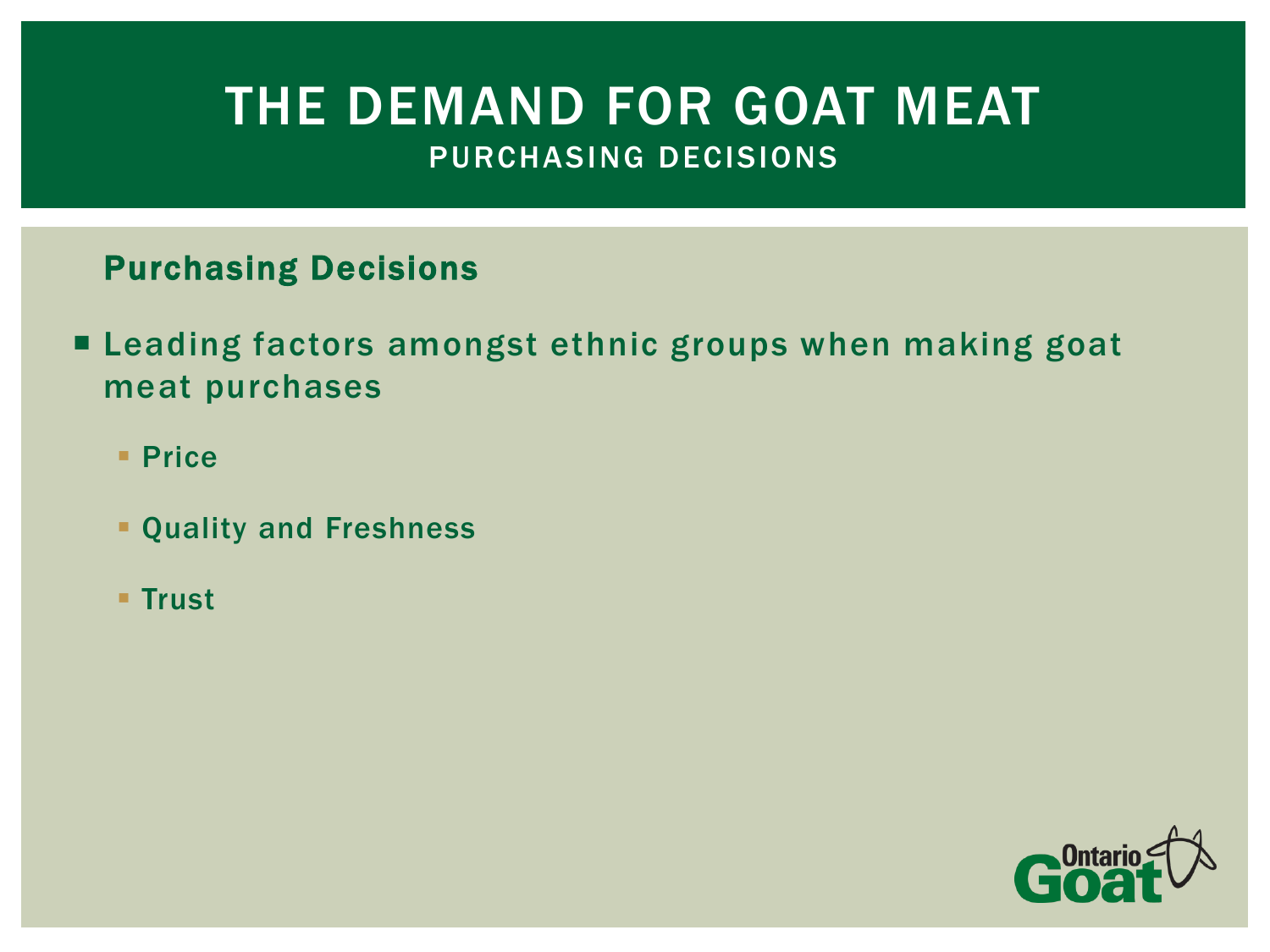#### Price

#### Goat is generally seen as a "high ticket" item

However…

- Lower Income households not generally related to less consumption
	- 1. Ethnic households have a higher proportion of wage earners than other groups
	- 2. Accustomed to paying more of their discretionary income for food
	- 3. Regularly featured as holiday fare, and cost is less of a concern

#### Goat meat demand is price inelastic

i.e. a decrease in the price of goat meat does not necessarily lead to the purchase of more goats.

Similarly, an increase in price does not result in a significant decrease in goat meat demanded and purchased

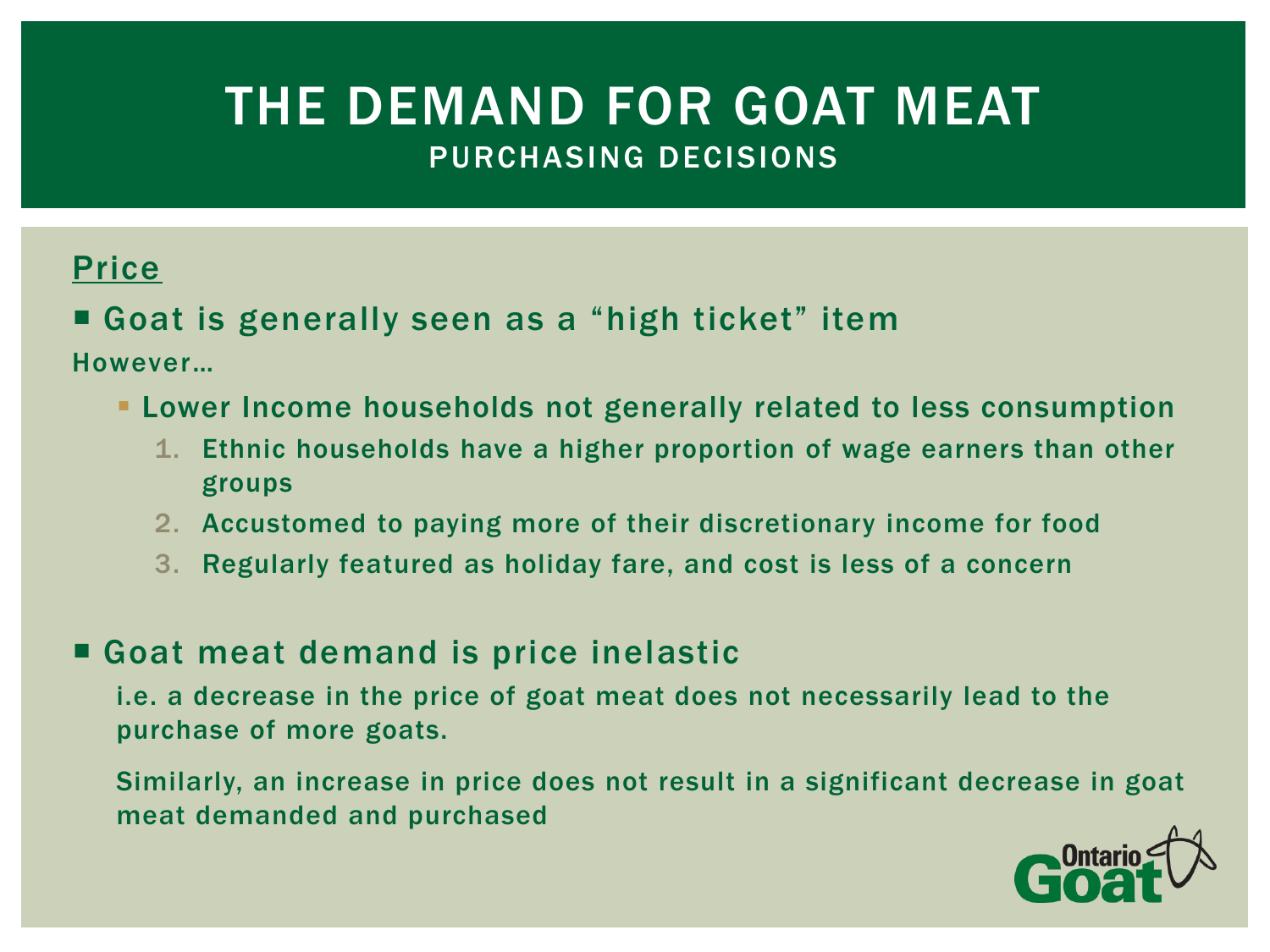- **Ethnic people may expend great effort to keep their** identification from being merged into dominant society
	- **The consumption of goat meat is interwoven into this fabric of** tradition and religious observation

#### *Example:*

The quantity taken and prices of goat meat rises dramatically each year at Christmas, Easter and Ramadan

- **Persistence in maintaining...** 
	- **Ethnic practices, habit, tradition or religious beliefs**

Demand for goat meat is relatively inelastic

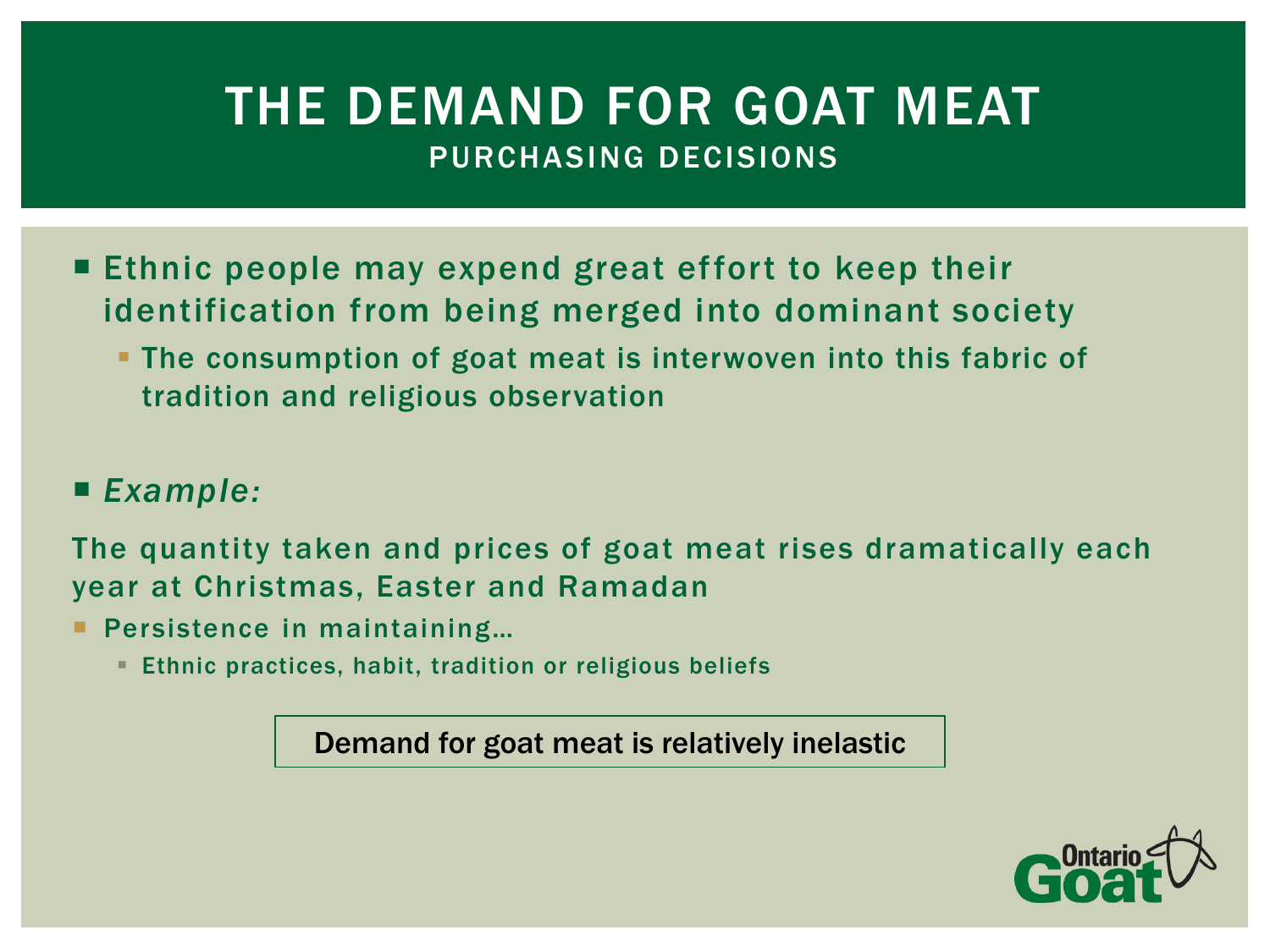- **Income can be associated with price sensitivity**
- Ethnic consumers can be categorized into two groups:
	- 1. New immigrants (less than 10 years in Canada)
		- Generally lower average income, younger, price sensitive
	- 2. Established immigrants (more than 10 years in Canada)
		- Higher income households, older, spouse and children, not as price sensitive – seek convenience and healthier options
- After 10 years they are mostly settled
	- Starting to shop for quality and value rather than the lowest price

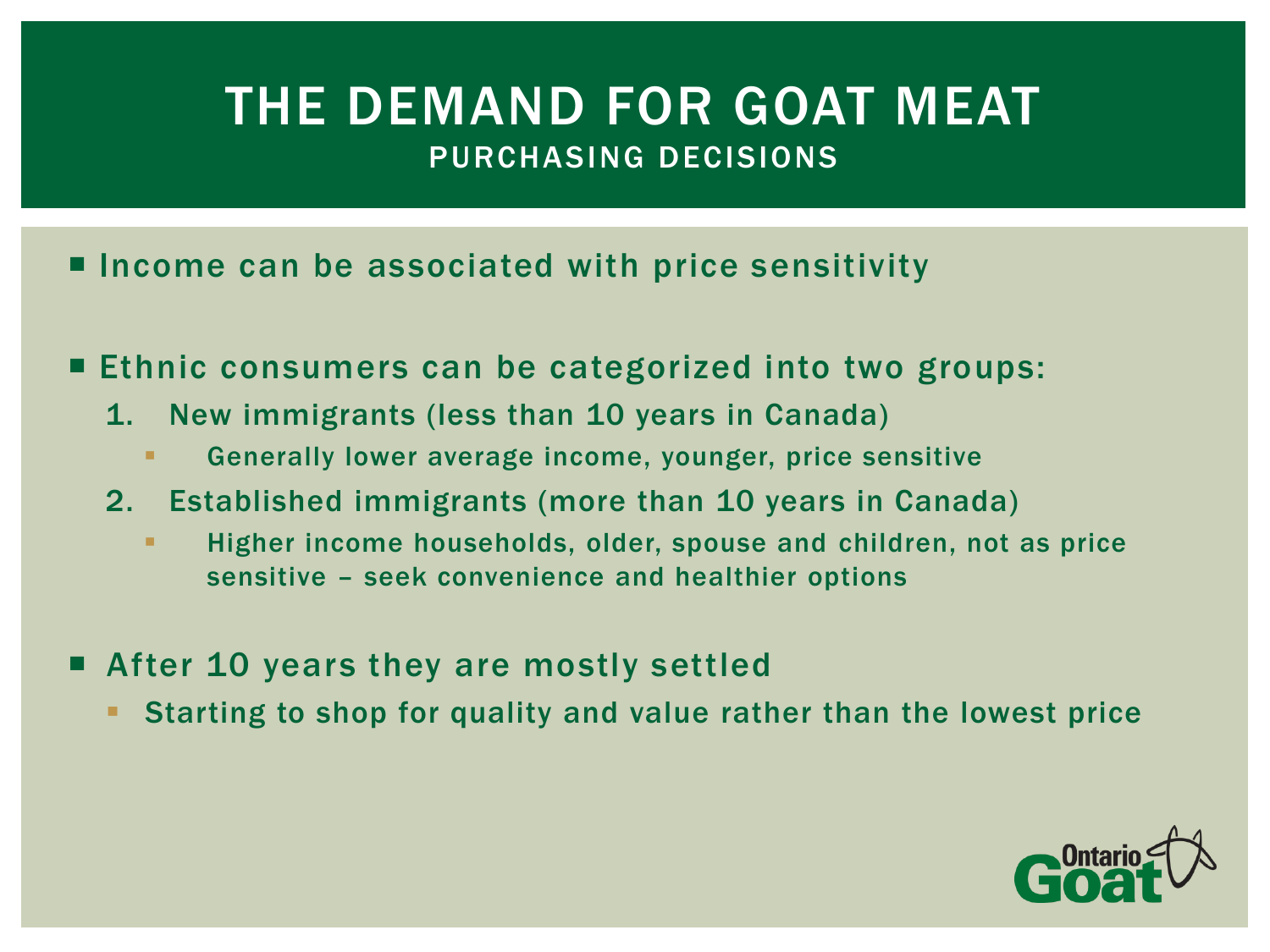#### Quality and Freshness

 Freshness and quality continually ranked among the top factors in goat meat purchases

#### TABLE 4. Important qualities for goat meat (%) of preferred store

| <b>Ethnic Group</b>                        | African | Caribbean | European | <b>Middle Eastern</b> | South Asian | South East<br>Asian |
|--------------------------------------------|---------|-----------|----------|-----------------------|-------------|---------------------|
| <b>Freshness</b>                           | 85      | 72        | 57       | 78                    | 59          | 89                  |
| <b>Good quality, Better</b><br><b>cuts</b> | 39      | 41        | 33       | 29                    | 27          | 40                  |
| <b>Good price</b>                          | 27      | 23        | 21       | 32                    | 36          | 55                  |
| In-store butcher                           | 38      | 14        | 11       | 32                    | 34          | 51                  |
| <b>Trusted store</b>                       | 56      | 23        | 20       | 60                    | 46          | 69                  |

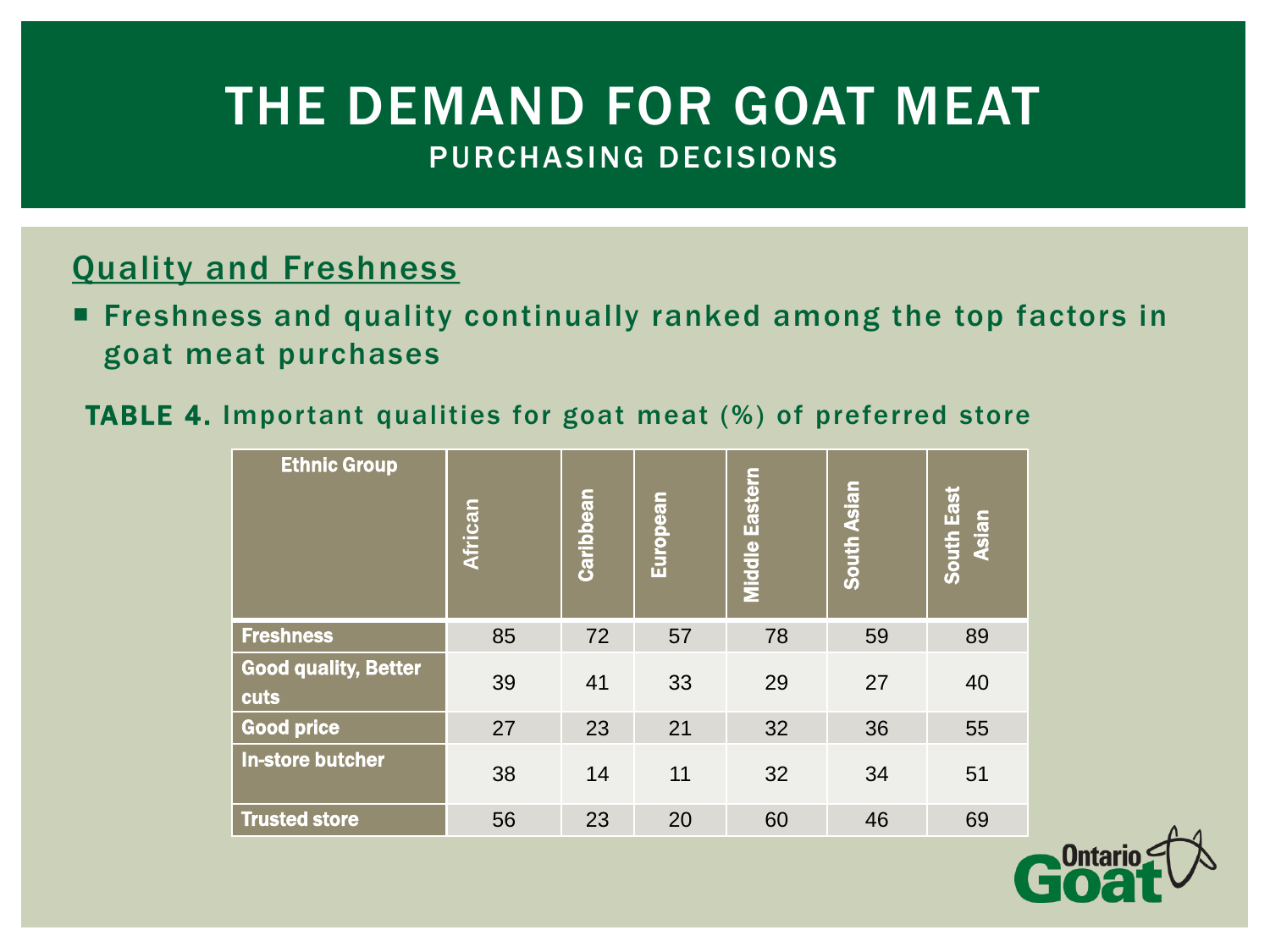- **The availability of fresh meat was number one factor cited by** all ethnic groups, when choosing where to purchase
	- Meat is a primary source of protein for most families, thus the ability to enjoy meat that is desirable in smell and colour are key determinants
- Quality associated with income and education
	- Typically groups with higher education tend to earn more than those who are less educated
	- Study found that ethnic population in GTA are largely settled and well educated
		- Consumers may place greater importance on quality characteristics, production processes, and Canadian quality standards

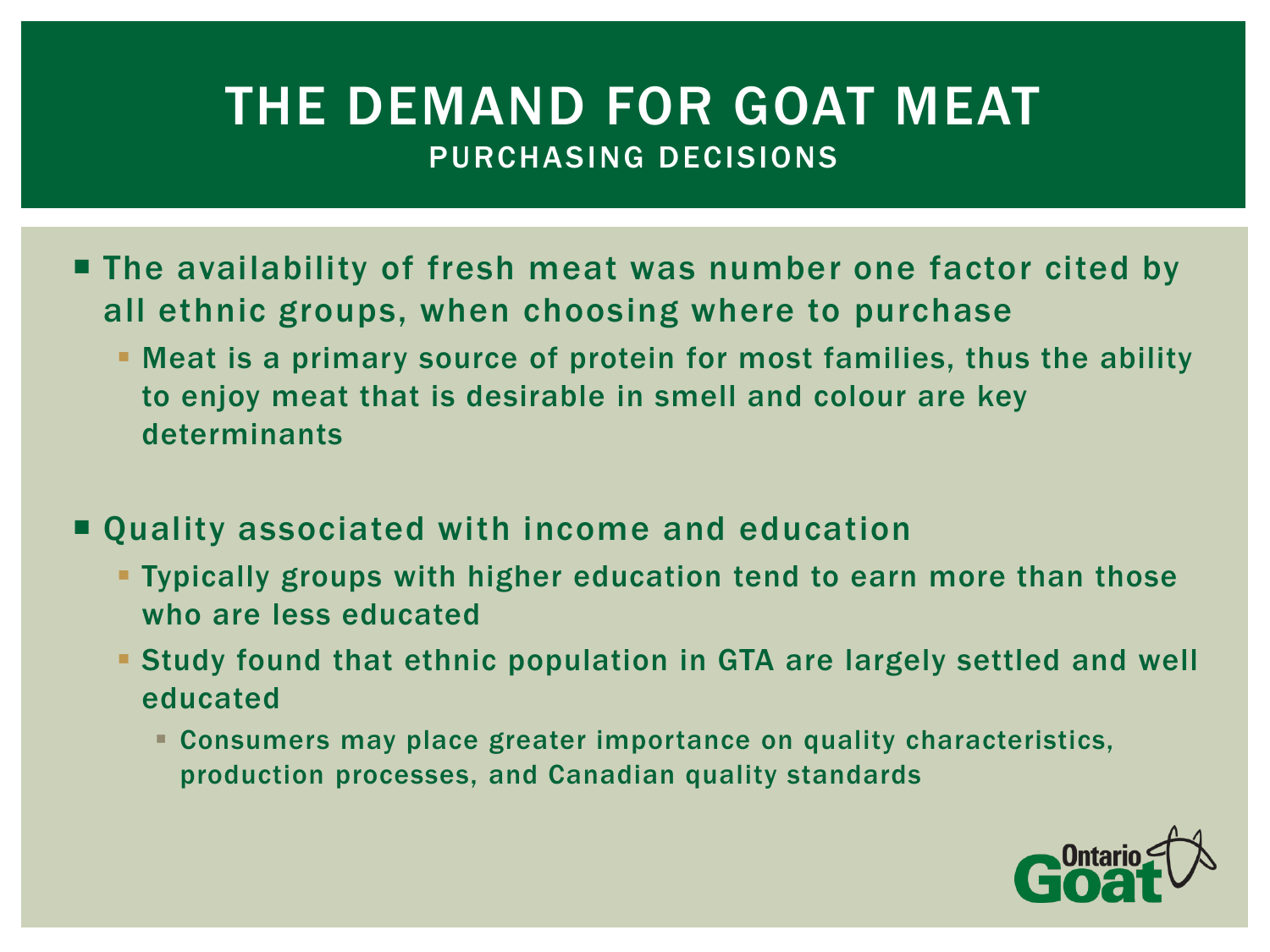#### **Trust**

**Trust was consistently ranked high when making purchasing** decisions

■ Several factors indicated the importance of trust when selecting meat:

- **Religious requirements**
- **Sanitation and regulatory agencies in homeland**

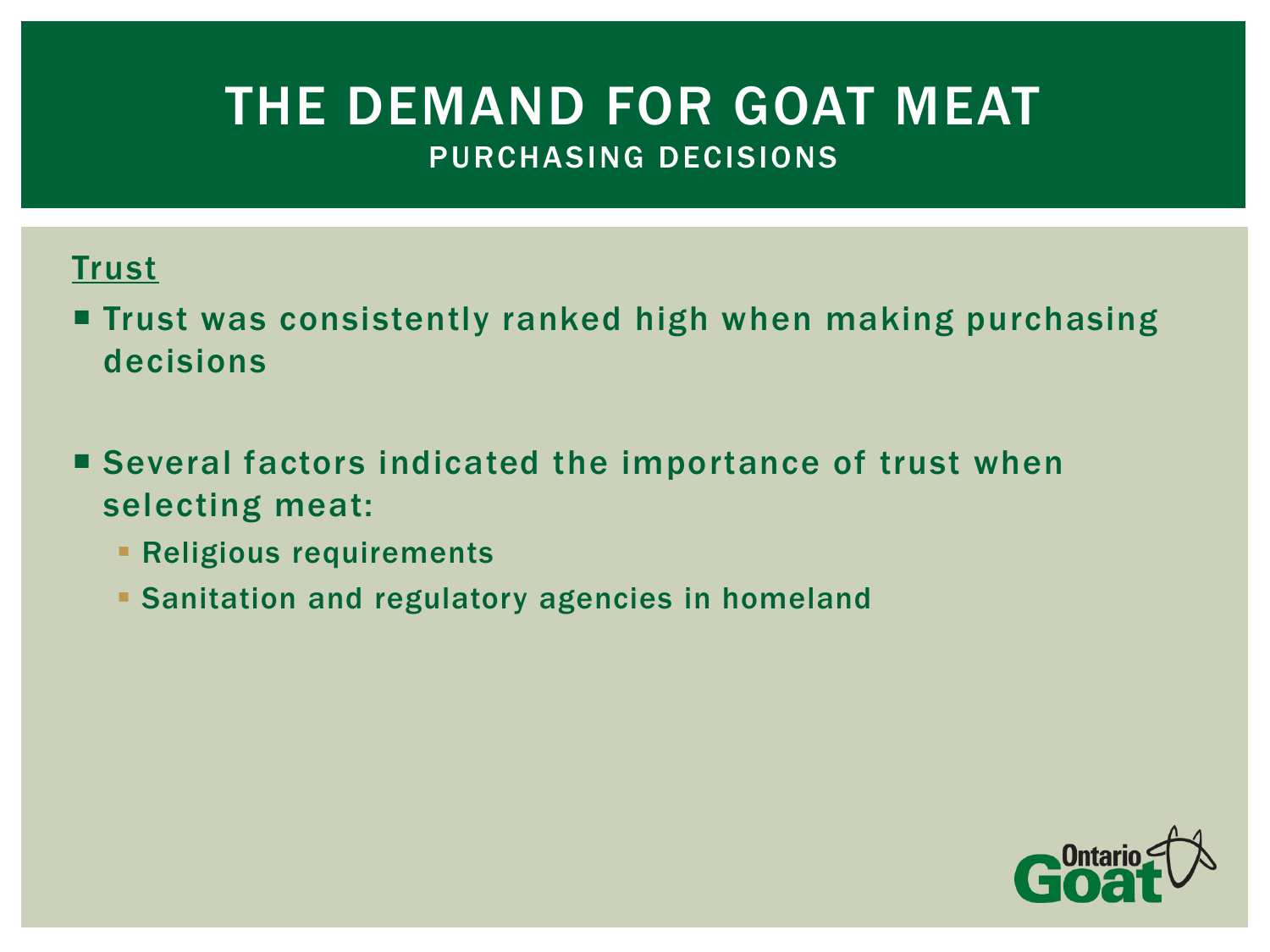- **Trust is mainly a concern for those of the Muslim faith who** eat halal
	- Significant Muslim purchasing power in Ontario half of which reside in the GTA (212,000)
	- Current halal meat market in GTA worth \$350 million
	- Study reinforced the importance of halal to the majority of Africans, Middle Eastern and South Asians.
		- Large portion of these individuals would only consume halal products guiding their choice in:
			- **Shopping venues**
			- Restaurants
			- Meat preferences

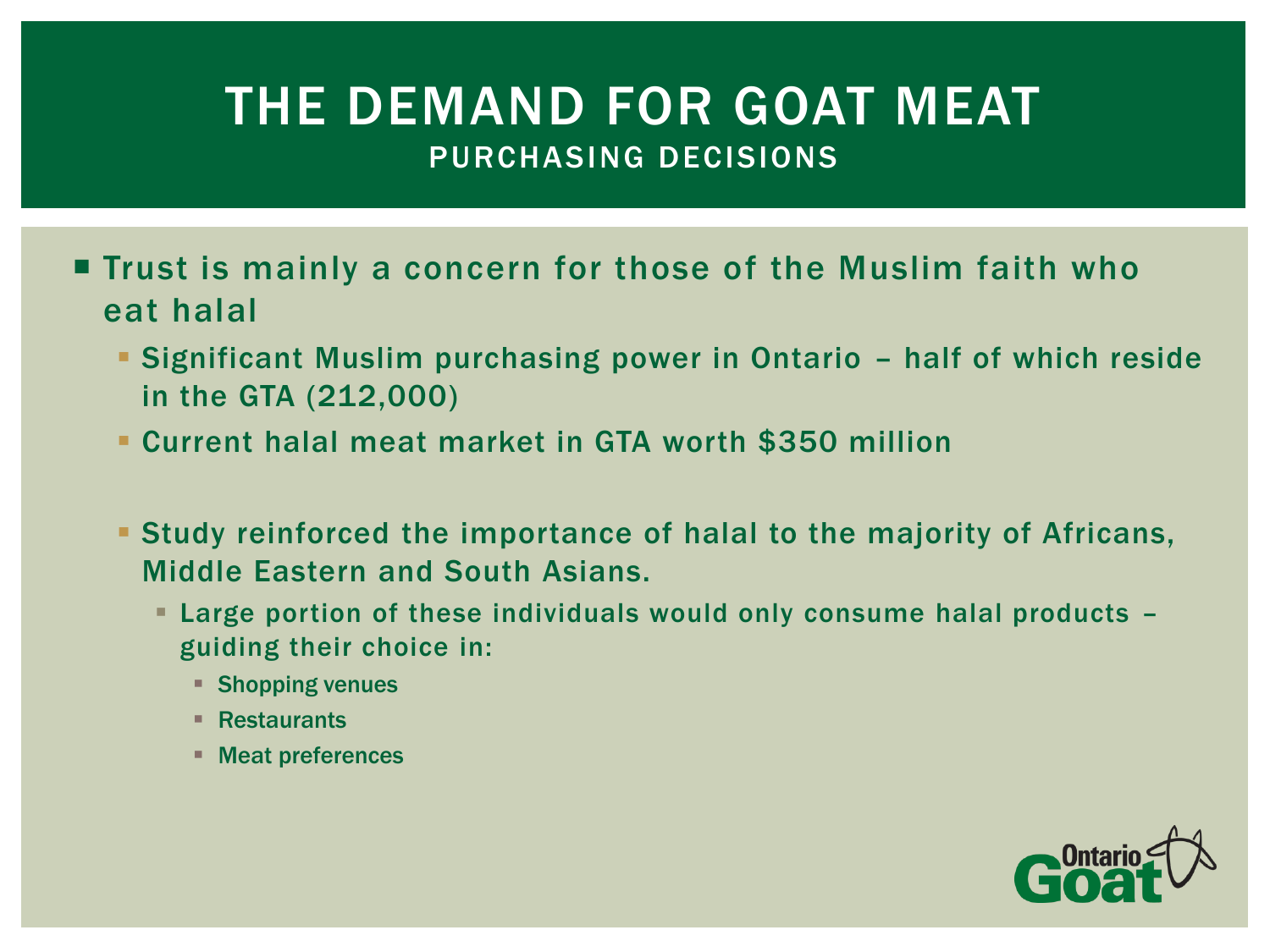#### FIGURE 4. Adherence (%) of Halal Meat Teachings



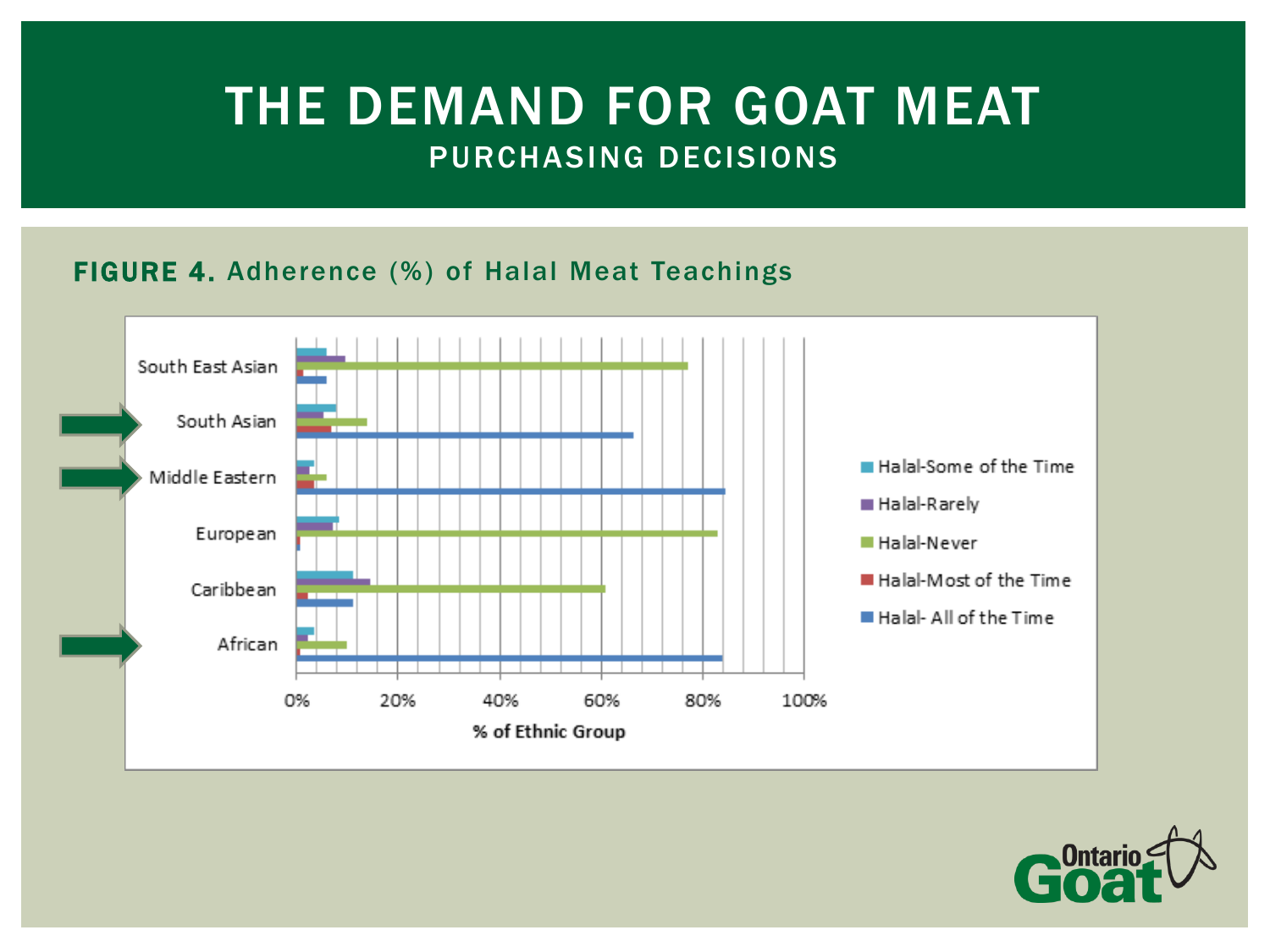#### Purchasing Decisions - Summary

- **Price** 
	- Goat meat is relatively price inelastic
	- After 10 years, mostly settled and found to be less price sensitive

#### ■ Quality and Freshness

- **Filter Freshness ranked first for all ethnic groups when choosing which** store to purchase meat
- Lack of available fresh goat meat has an impact on purchases

#### **Trust**

 The Muslim faith, who follow halal consumption make up a large portion of the goat meat market in Ontario

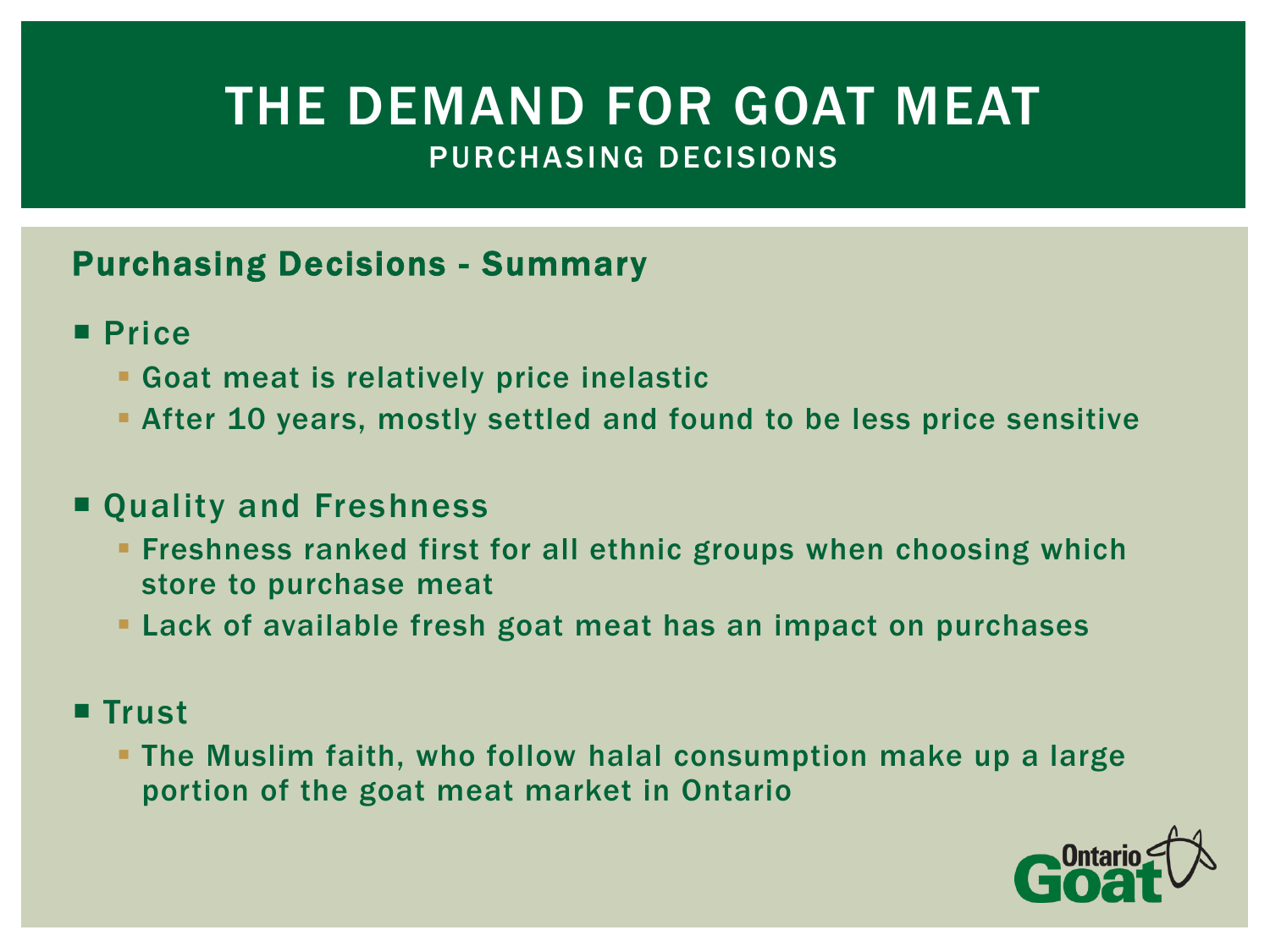# ONTARIO GOAT'S NEXT **STEPS**

#### OPPORTUNITIES AND CHALLENGES

Ethnic Meat Market Study Report

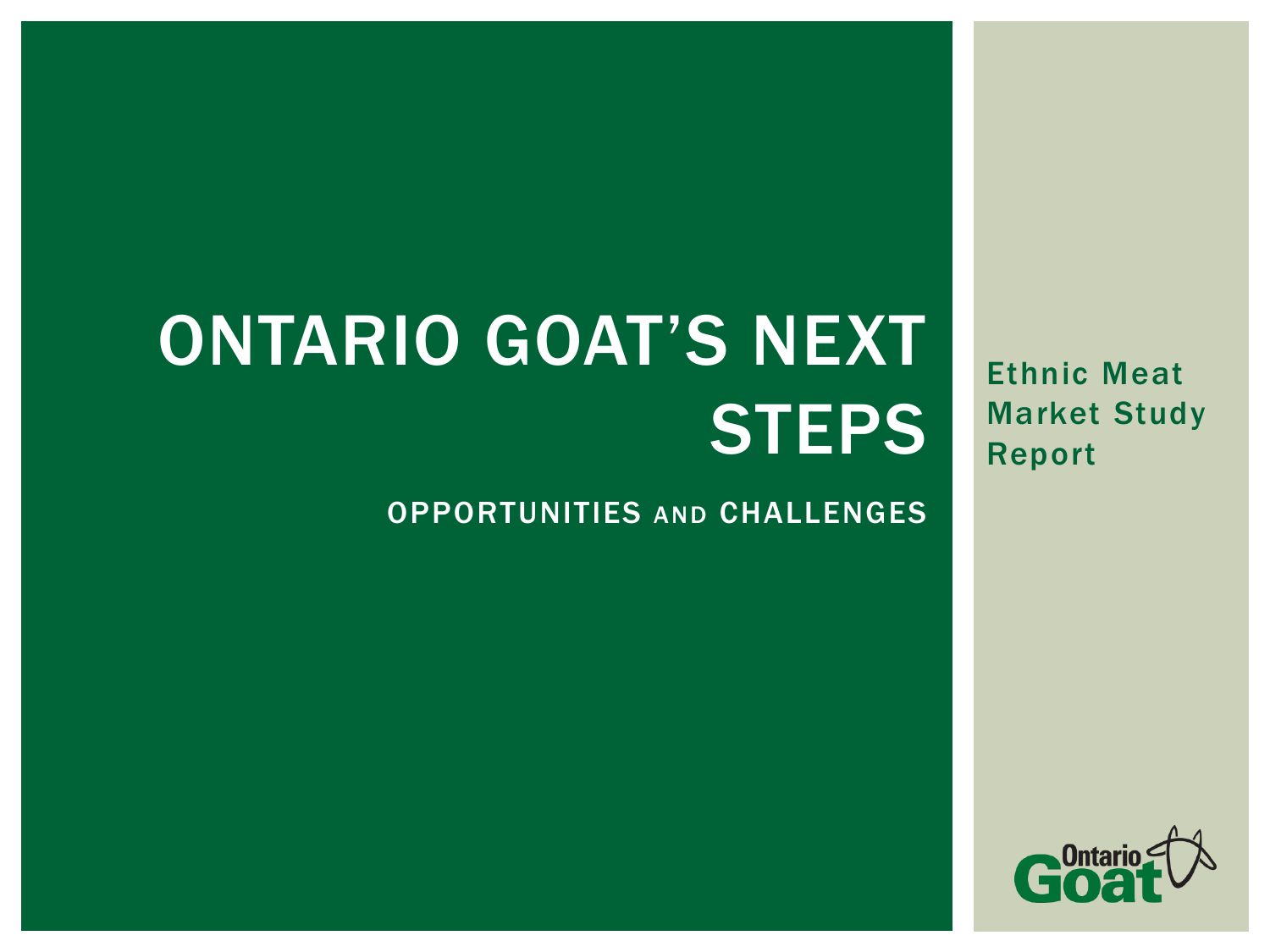#### **P** Year-round demand

- A booming market exists in the GTA and can be established into a mainstream meat market
	- **Everyday consumption** 
		- Results from study suggest ethnic groups high demand for goat meat and is being consumed more frequently
		- Need to make high quality Ontario goat meat more readily available in supermarkets Fresh rather than frozen
	- **Enhanced demand for holidays and special occasions** 
		- **Price is less of a factor, but emphasis on quality, freshness and trust**
		- **IMPERATIVE THE STAND IMM IN THE STANDE IN THE STANDER IMM** IMMORPT IMMORPT IMMORPT IMMORPT IMMORPT IMMORPT IMMORPT IMMORPT IMMORPT IMMORPT IMMORPT IMMORPT IMMORPT IMMORPT IMMORPT IMMORPT IMMORPT IMMORPT IMMORPT IMMORPT IM
			- Account for weight, age and religious requirements

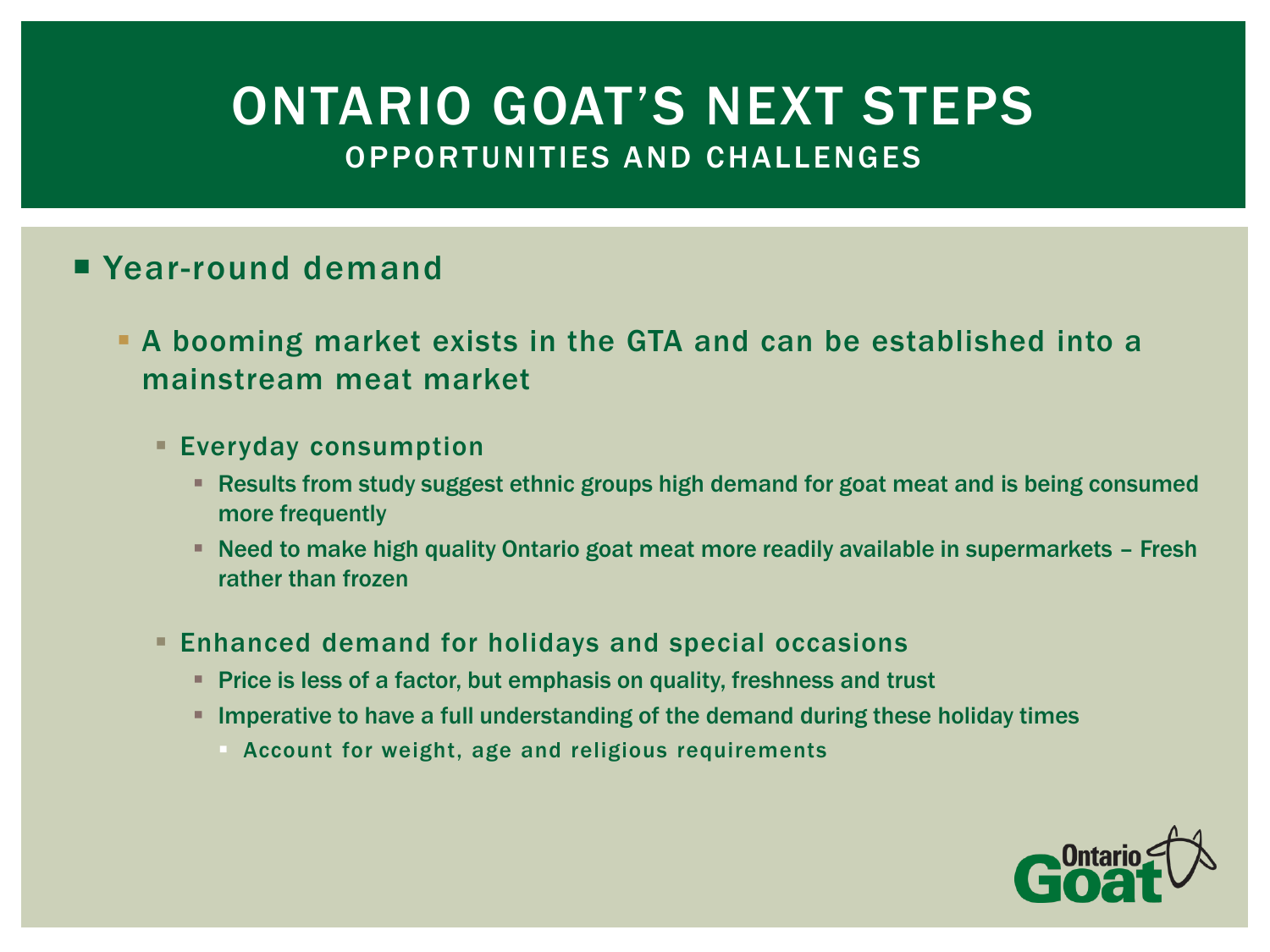#### Next Steps…

- **Increase availability and accessibility of fresh Ontario goat** meat in mainstream grocery chains
	- **Target those situated in highly dense ethnic areas of the GTA**
	- Ensure that halal meat be properly labelled and appropriately situated in stores

#### **Develop 5 year Producer Planner** for ethnic holidays

- Calendar of ethnic holidays where goat is often consumed
- **Include the favoured specifications (goat age, weight, etc.) for** specific holidays and religions

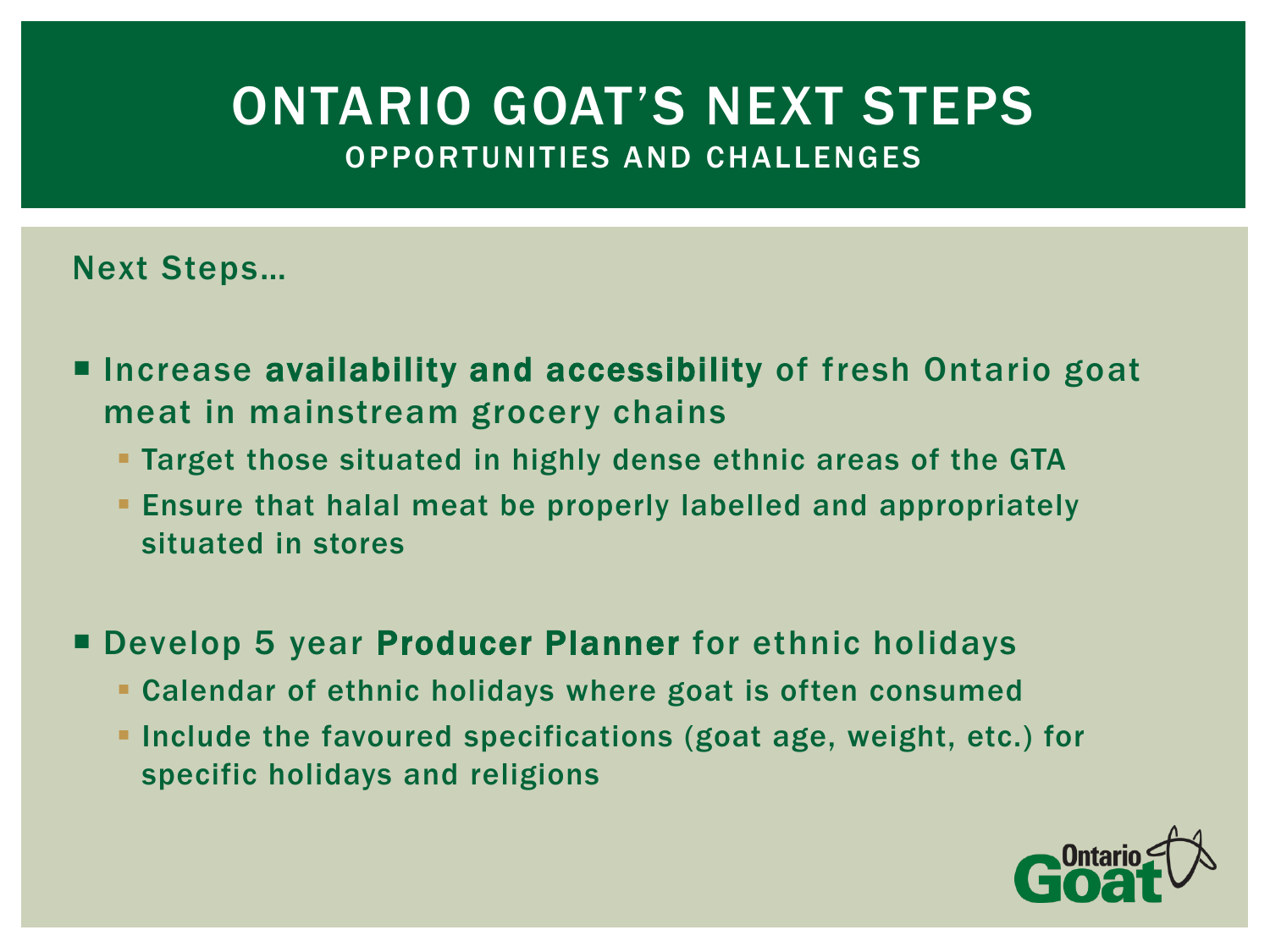#### Continued population growth

- Will lead to greater overall demand for goat meat
- Two emerging markets that must be targeted:
	- **New immigrants** 
		- accustomed to eating goat regularly (at home and in restaurant)
		- **Established demand for goat and willing to pay**
	- Second and third generation ethnic Canadians
		- **nore adept to western culture/palate**
		- Familiar with consuming goat meat, but less knowledgeable of and, willing to prepare

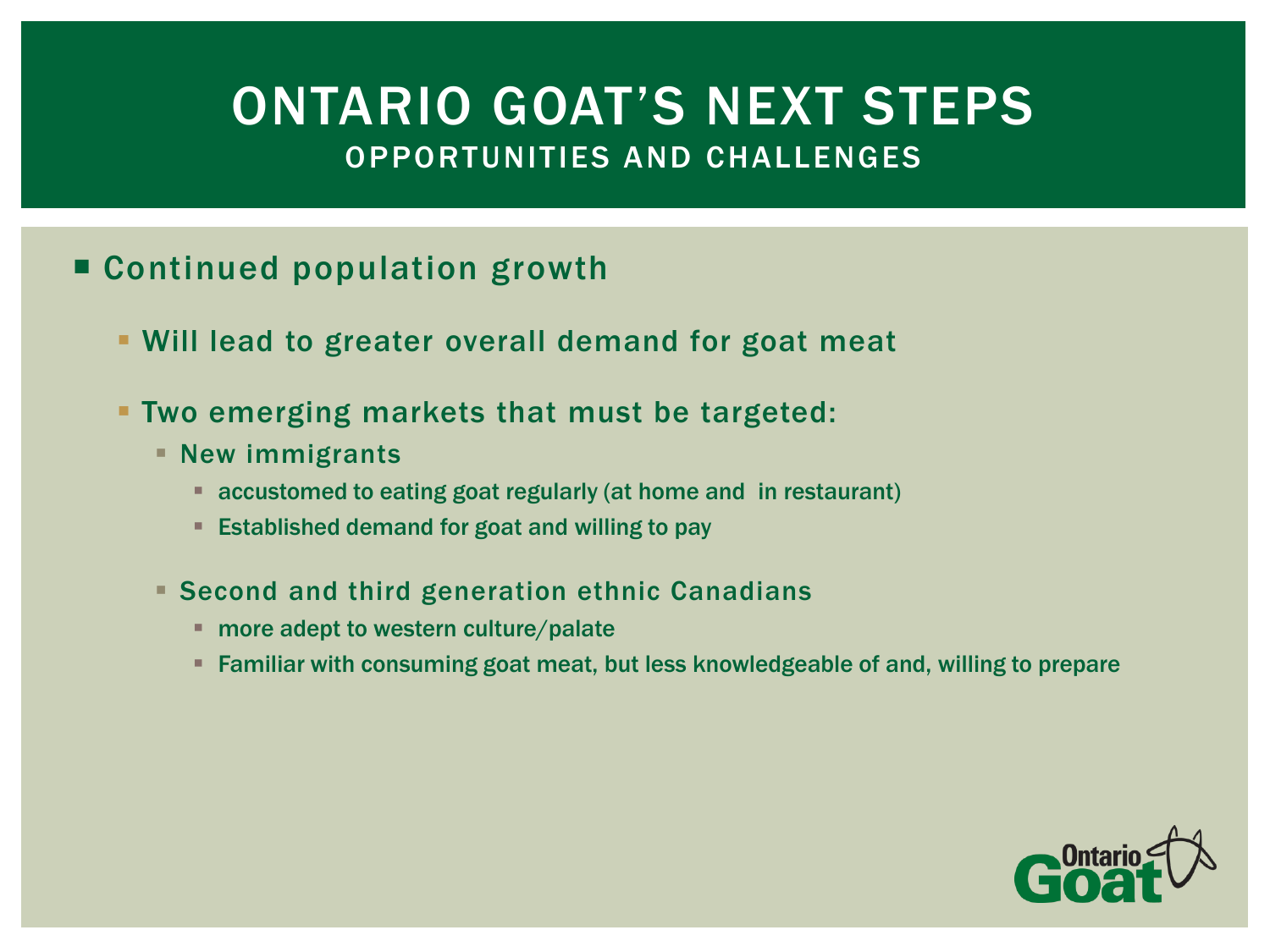#### Next Steps…

■ Market to the next wave of goat meat consumers

- **Encourage the consumption of Ontario Goat meat** 
	- **Make consumers aware of the availability**
	- **Promoting quality and freshness**
	- **Produce literature for goat meat preparation** 
		- **Include recipes for different ethnicities, occasions, etc.**
- **Earth 19 Fearth 19 Fearth 19 Fearth 19 Fearth 19 Fearth 19 Fearth 19 Fearth 19 Fearth 19 Fearth 19 Fearth 19 Fe**
- "Celebrate with fresh Ontario goat meat"

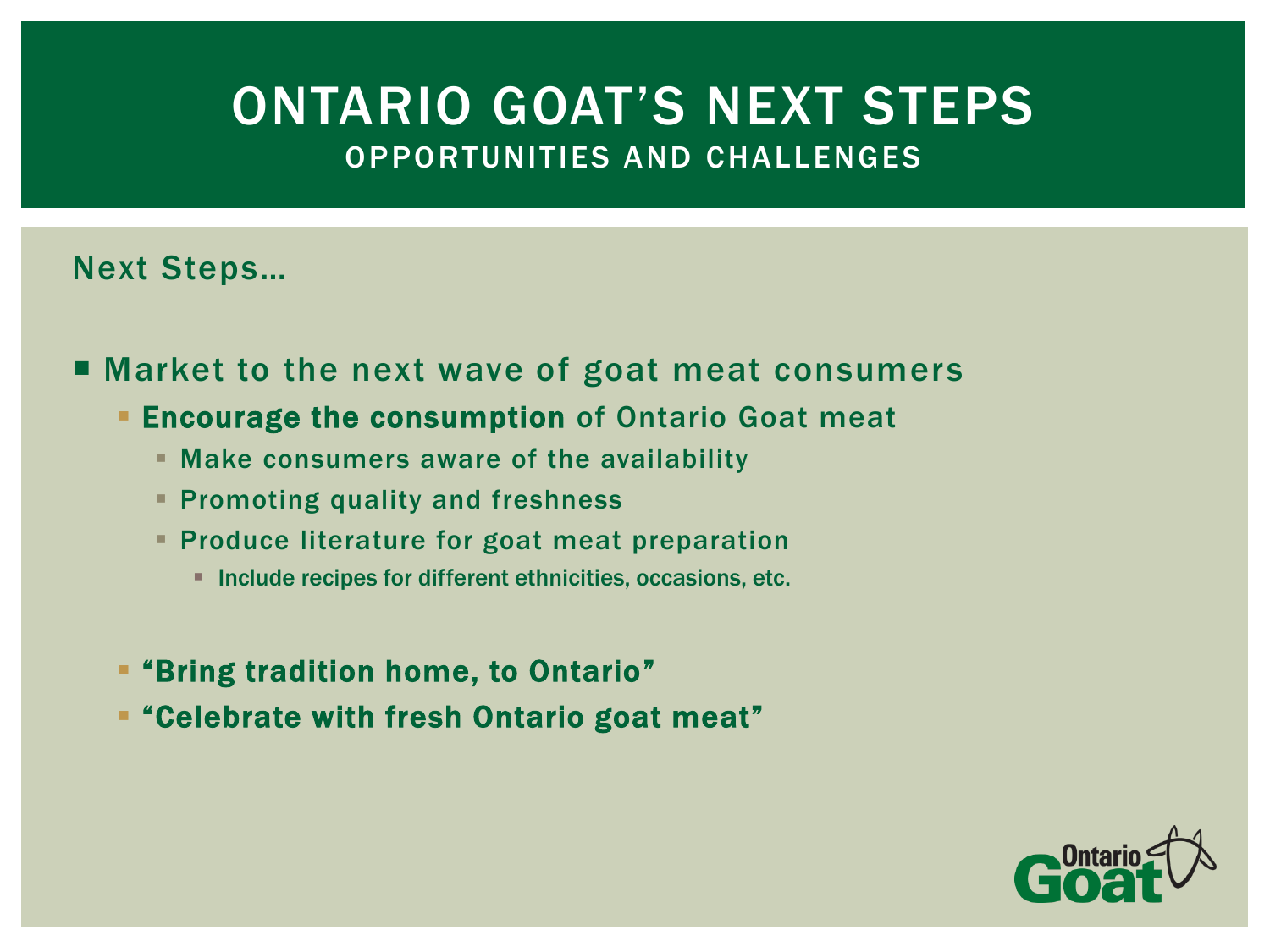- **Exposure in ethnic restaurants** 
	- **Increasing number of goat dishes being featured** 
		- Meet demands of ethnic groups accustomed to goat on menu
		- Opportunity to increase traditional Canadians' familiarity with, and acceptance of goat as an alternative meat
			- Consumers are more willing to try goat meat if served in an ethnic restaurant

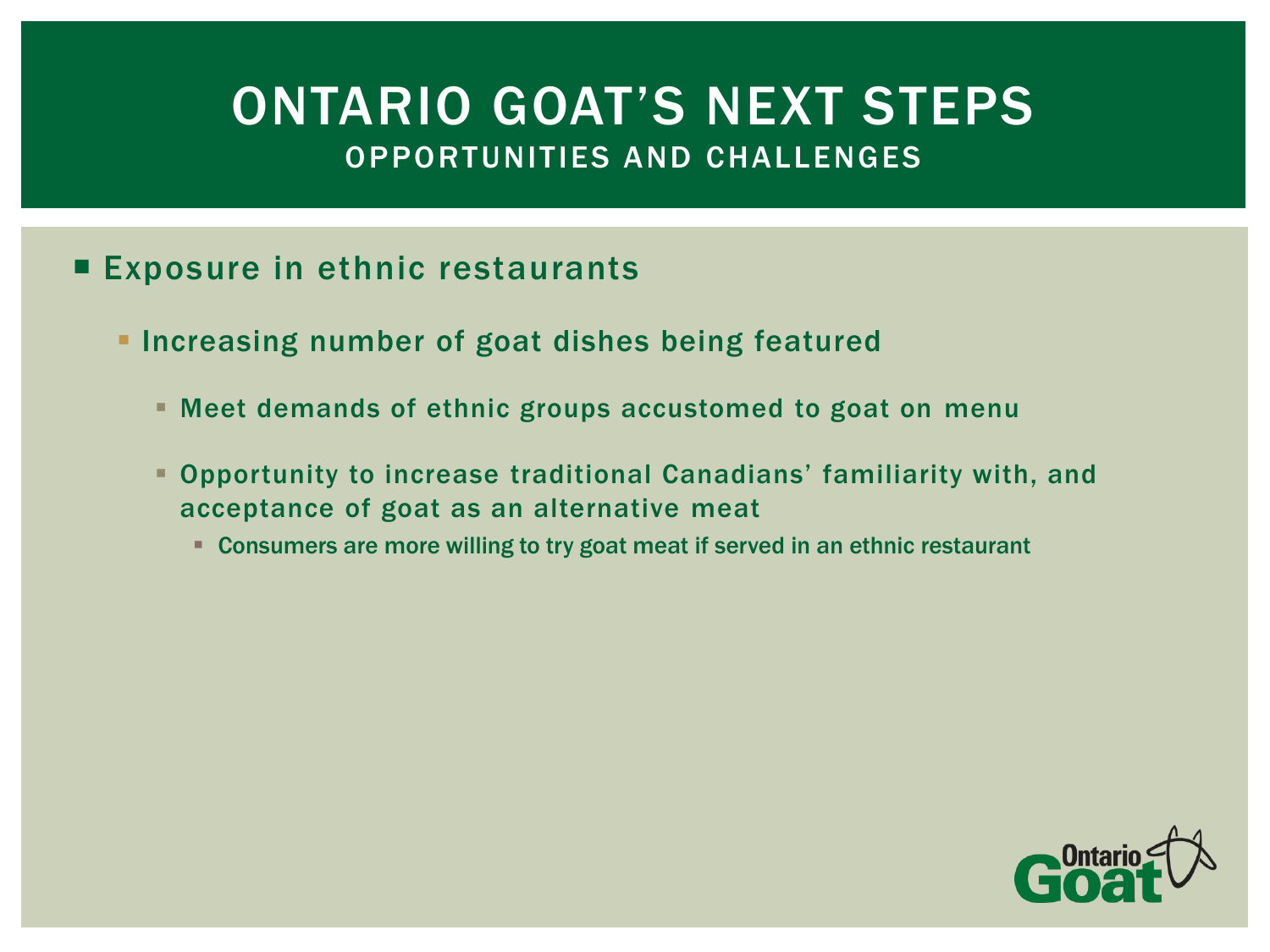#### Next Steps…

- Work with chefs in ethnic restaurants in the GTA
	- **Featured dishes using Ontario goat meat**
	- **Appeal to ethnic consumers familiar with goat meat**
	- **Encourage the evolving western palate to try goat meat**